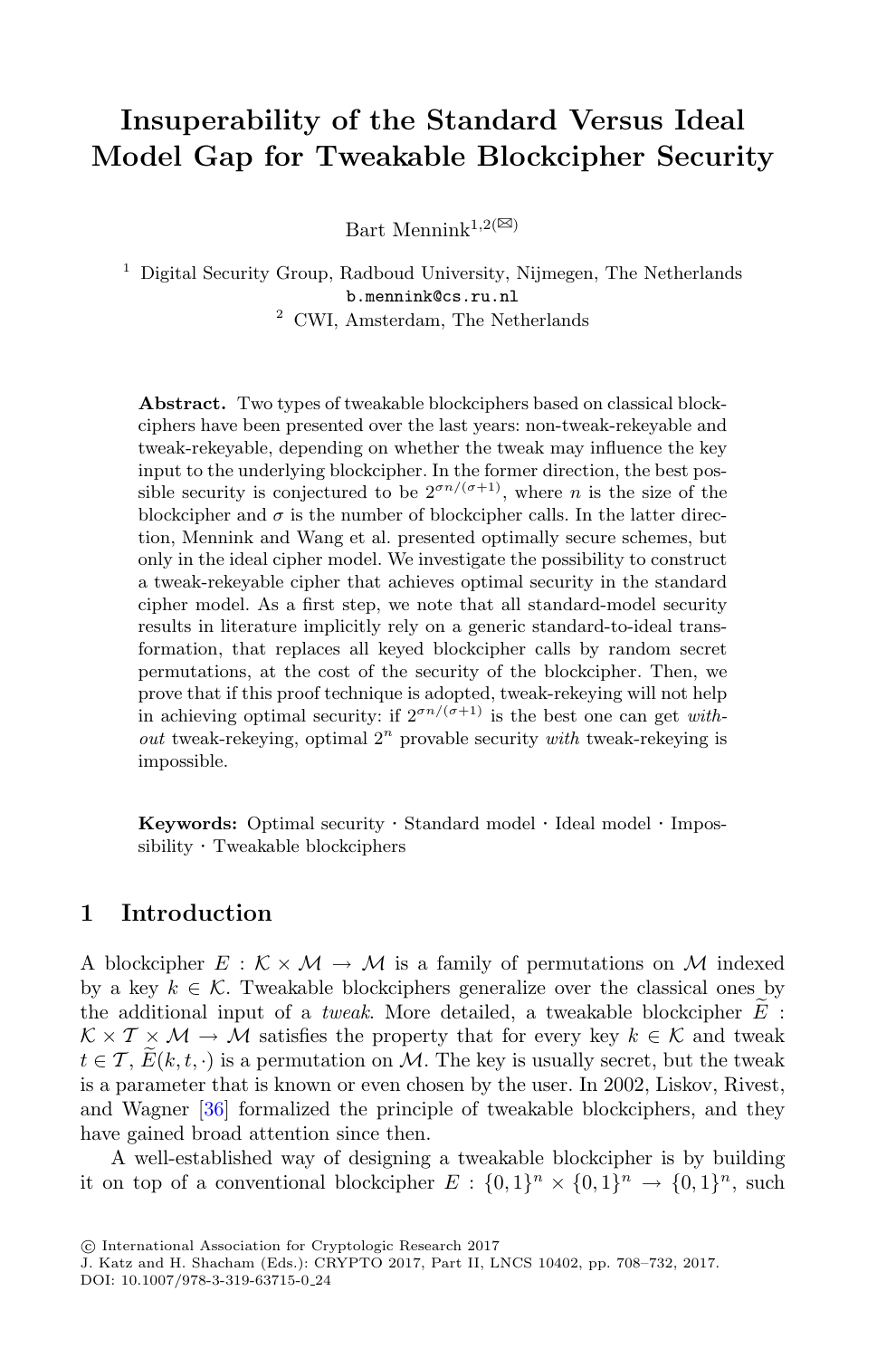as AES (other approaches will be discussed in Sect. [1.3\)](#page-4-0). In their seminal work, Liskov et al. proposed two such constructions:

$$
LRW1(k, t, m) = E(k, E(k, m) \oplus t), \qquad (1)
$$

$$
LRW2([k,h],t,m) = E(k,m \oplus h(t)) \oplus h(t), \qquad (2)
$$

where for the latter scheme,  $h$  is a universal hash function taken from a family of hash functions  $H$ . Related to LRW2 is Rogaway's XEX [\[50\]](#page-23-0) and its generalizations by Chakraborty and Sarkar [\[15\]](#page-21-0) and Minematsu [\[42\]](#page-23-1): these constructions replace the masking  $h(t)$  by a tweaking function based on  $E(k, \cdot)$ , and therewith eliminate the use of  $h$ . All of these constructions, however, only achieve birthday bound  $2^{n/2}$  security.

#### **1.1 Quest for Beyond Birthday Bound Security**

Various attempts have been made to achieve security beyond the birthday bound, and we identify two approaches: *non-tweak-rekeyable* schemes and *tweak-rekeyable* schemes. In a non-tweak-rekeyable scheme, the key inputs to the underlying blockciphers are independent of the tweak, while in a tweak-rekeyable scheme, the tweak value may have an influence on the key input to the underlying blockcipher.

In the direction of non-tweak-rekeyable schemes, the state of the art centers around the security of  $\sigma > 1$  round LRW2:

$$
\mathsf{LRW2}[\sigma]([k,\underline{h}],t,m)=\mathsf{LRW2}([k_\sigma,h_\sigma],t,\cdots \mathsf{LRW2}([k_1,h_1],t,m)\cdots),
$$

where  $k = (k_1, \ldots, k_\sigma)$  are blockcipher keys and  $h = (h_1, \ldots, h_\sigma)$  instantiations of a universal hash function family H. Landecker et al. [\[35\]](#page-22-1) and Proc-ter [\[48\]](#page-23-2) showed that this construction achieves approximately  $2^{2n/3}$  security for two rounds, and Lampe and Seurin [\[34\]](#page-22-2) proved security up to about  $2^{\sigma n/(\sigma+2)}$  for an arbitrary even number of rounds. It is conjectured that this scheme achieves  $2^{\sigma n/(\sigma+1)}$  security for any  $\sigma > 1$  [\[34](#page-22-2)].

Tweak-rekeyable schemes on the other hand tend to achieve higher levels of security easier, but require a different model. Minematsu [\[43](#page-23-3)] introduced the following scheme:

<span id="page-1-0"></span>
$$
\text{Min}(k, t, m) = E(E(k, t \| 0^{n - \ell_t}), m), \tag{3}
$$

where  $\ell_t$  denotes the length of the tweak, and proved that it achieves security up to max $\{2^{n/2}, 2^{n-\ell_t}\}\.$  It is straightforward to derive an attack on Min matching this bound. Note that the scheme only achieves beyond birthday bound security if  $\ell_t$  <  $n/2$ . The tweak size can be elegantly extended using the XTX construction of Minematsu and Iwata [\[45](#page-23-4)] at the cost of an extra universal hash function evaluation.

Mennink [\[38\]](#page-22-3) introduced two constructions based on one, resp. two, blockcipher calls (for Men2 we use the adjusted function from the full version [\[39\]](#page-22-4), see also Sect. [5.2\)](#page-11-0):

$$
\text{Men1}(k, t, m) = E(k \oplus t, m \oplus z) \oplus z, \text{ where } z = k \otimes t,
$$
\n<sup>(4)</sup>

$$
\text{Men2}(k, t, m) = E(k \oplus t, m \oplus z) \oplus z, \text{ where } z = E(2k, t). \tag{5}
$$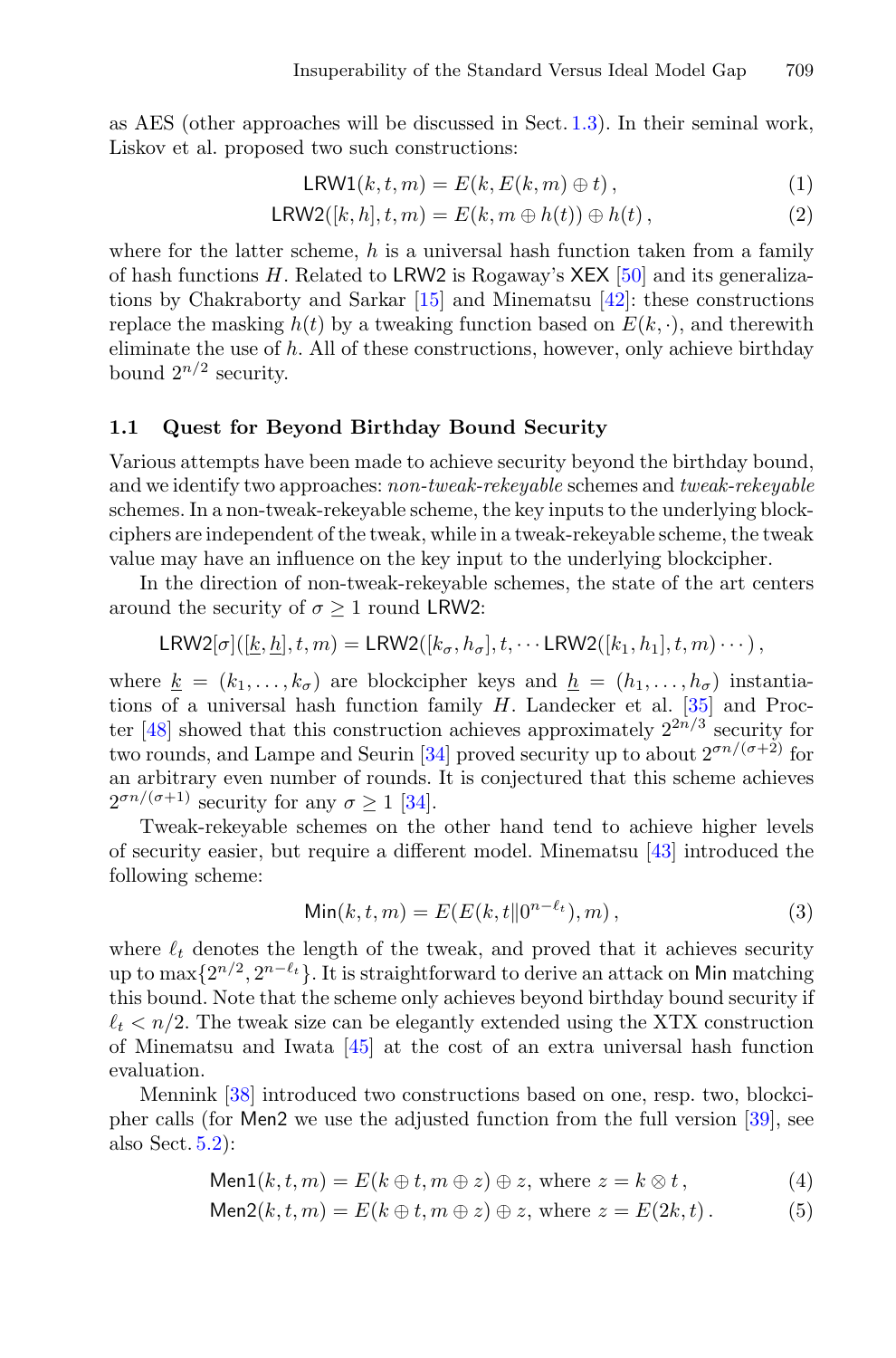The former is proven secure up to about  $2^{2n/3}$  queries, the latter approximately optimally  $2^n$  secure. Wang et al. [\[56\]](#page-23-5) generalized the approach of Mennink and derived a wide class of optimally secure schemes. However, on the downside, these constructions are all analyzed in the ideal cipher model, meaning that the underlying blockcipher is assumed to be perfectly random.

# **1.2 Optimal Security in Standard Model?**

The usage of the ideal cipher model for tweakable blockciphers (and for symmetric-key schemes in general) can be considered controversial: the model is significantly stronger and allows for better security bounds, as evidenced by Mennink's and Wang et al.'s constructions. In this work, we investigate the distinction between the standard and ideal model for the case of tweakable blockciphers, and show the existence of an insuperable gap: whereas in the ideal model optimal security is possible fairly efficiently, we prove under reasonable assumptions that this cannot be achieved in the standard model.

**Generic Standard-to-Ideal Reduction.** All results on tweakable blockciphers in the standard cipher model [\[15,](#page-21-0)[34](#page-22-2)[–36](#page-22-0)[,42](#page-23-1)[,43](#page-23-3),[48,](#page-23-2)[50\]](#page-23-0), implicitly rely on a generic standard-to-ideal reduction, where the keyed blockcipher calls are replaced with secret ideal permutations. This step usually costs  $\mathbf{Adv}_{\Phi,E}^{\text{skprp}}(\mathcal{D})$ , where  $\mathcal D$  is some strong related-key PRP distinguisher with a certain amount of resources, usually q queries to the keyed oracle  $E_{\phi(k)}$  and  $\tau$  time, and  $\Phi$  is the set of related-key deriving functions  $\phi$  that  $\mathcal D$  is allowed to choose. This reduction is in fact also broadly used beyond the area of tweakable blockciphers, such as in authenticated encryption schemes  $[1,3,11,21,28,33,37,44,50,51]$  $[1,3,11,21,28,33,37,44,50,51]$  $[1,3,11,21,28,33,37,44,50,51]$  $[1,3,11,21,28,33,37,44,50,51]$  $[1,3,11,21,28,33,37,44,50,51]$  $[1,3,11,21,28,33,37,44,50,51]$  $[1,3,11,21,28,33,37,44,50,51]$  $[1,3,11,21,28,33,37,44,50,51]$  $[1,3,11,21,28,33,37,44,50,51]$  $[1,3,11,21,28,33,37,44,50,51]$  $[1,3,11,21,28,33,37,44,50,51]$  $[1,3,11,21,28,33,37,44,50,51]$  and message authentication codes  $[4,13,16,24,29,30,41,47,57–59]$  $[4,13,16,24,29,30,41,47,57–59]$  $[4,13,16,24,29,30,41,47,57–59]$  $[4,13,16,24,29,30,41,47,57–59]$  $[4,13,16,24,29,30,41,47,57–59]$  $[4,13,16,24,29,30,41,47,57–59]$  $[4,13,16,24,29,30,41,47,57–59]$  $[4,13,16,24,29,30,41,47,57–59]$  $[4,13,16,24,29,30,41,47,57–59]$  $[4,13,16,24,29,30,41,47,57–59]$  $[4,13,16,24,29,30,41,47,57–59]$  $[4,13,16,24,29,30,41,47,57–59]$  $[4,13,16,24,29,30,41,47,57–59]$ , and in fact, we are not aware of any security result of a construction based on a standard-model blockcipher that uses a structurally different approach. Inspired by this, we investigate what level of tweakable blockcipher security can be achieved if this proof technique is employed.

**Lower bound on**  $\mathrm{Adv}_{\Phi,E}^{\mathrm{srkprp}}(\mathcal{D})$ **. The generic reduction particularly means** that  $\mathbf{Adv}_{\Phi,E}^{\text{stkprp}}(\mathcal{D})$  becomes a necessary term in the derivation, and we derive a lower bound on this advantage, i.e. to see how much the loss is.

Pivotal to the analysis is the set of related-key deriving functions  $\Phi$ , which differs depending on the application. For instance, for LRW1 and LRW2 we would have  $\Phi_{LRW} = \{k \mapsto k\}$  and the cost of the reduction is simply the strong PRP security of E. For the cascade LRW2[ $\sigma$ ], we would have

$$
\Phi_{LRW2[\sigma]} = \{ \underline{k} \mapsto k_i \mid i \in \{1, \ldots, \sigma\} \}.
$$

As the  $\sigma$  keys are independent this implies a reduction loss of  $\sigma$  times the strong PRP security of  $E$  (see also [\[34](#page-22-2)[,35](#page-22-1)]). In both cases, it is fair to assume that the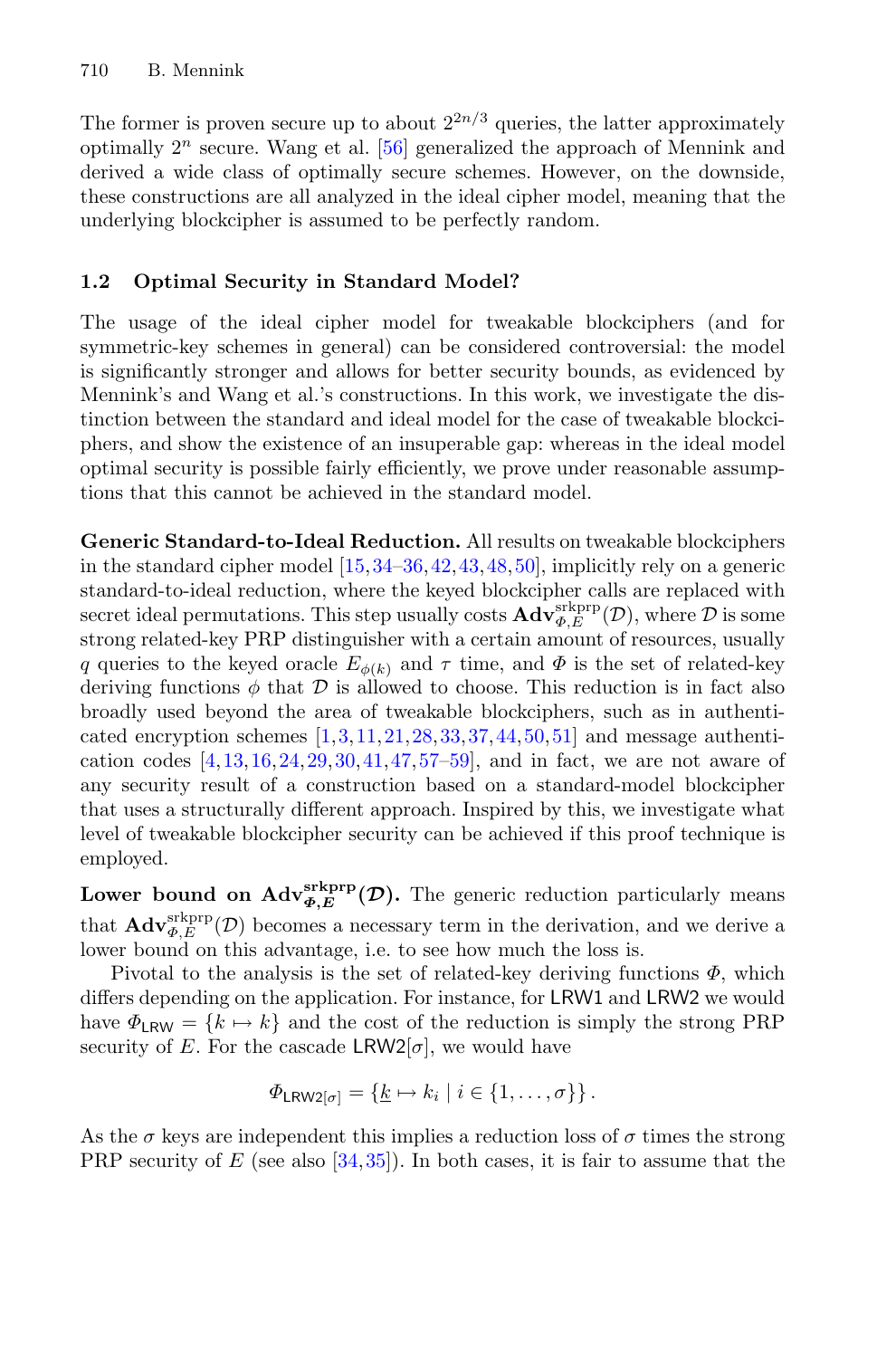strong PRP security of  $E$  is small. The situation gets more technical for tweakrekeyable schemes. For Min and Men2 we would have larger sets of key-deriving functions:<sup>[1](#page-3-0)</sup>

$$
\Phi_{\text{Min}} = \{k \mapsto E(k, t \| 0^{n-\ell_t}) \mid t \in \{0, 1\}^{\ell_t}\},
$$
  

$$
\Phi_{\text{Mean2}} = \Phi_{\oplus} \cup \{k \mapsto 2k\} = \{k \mapsto k \oplus \delta \mid \delta \in \mathcal{K}\} \cup \{k \mapsto 2k\}.
$$

If the size of  $\Phi$  increases, the related-key insecurity increases. In more detail, we show that for *any*  $\Phi$  and *any* E,

$$
\mathbf{Adv}_{\varPhi,E}^{\mathrm{skprp}}(\mathcal{D}) \geq \varOmega\left(\frac{\min\{q,|\varPhi|\}\cdot r}{2^n}\right)\,,
$$

where D can make q related-key queries to  $E_{\phi(k)}$  for random key k and has time to make  $r$  offline evaluations of  $E$ . (The bound is in fact a bit more fine-grained, cf. Proposition [1,](#page-8-0) but above simplification is adequate for a proper understanding of the result, and for  $\Phi = \Phi_{\text{Min}}$  and  $\Phi = \Phi_{\text{Men2}}$  above bound matches the one of Proposition [1.](#page-8-0))

For Min, this bound entails a "minimal loss" of  $\min\{q, 2^{\ell_t}\}\cdot r/2^n$ , a term which in hindsight perfectly explains the security level of Min. For Men2 the loss is even worse:  $q \cdot r/2^n$ . (Also if the "subkey" 2k in Men2 is replaced by an independent key  $k'$ , the same loss applies.) Concretely, this means that the usage of the generic standard-to-ideal reduction entails impossibility of beyond birthday bound security on Men2. Clearly, this does not invalidate the security of Men2: this negative result is purely due to the lossiness of the generic reduction.

This issue is in fact not new: already in 1998, Bellare et al. encountered it in their seminal paper on Luby-Rackoff backwards [\[8\]](#page-20-3), and reverted to an analysis in the ideal cipher model. A formal treatment of the situation, however, has not been given. The issue also appeared for schemes based on primitives other than blockciphers. Most prominently, the security of the HMAC message authentication code is based on the PRF security of the underlying function [\[5](#page-20-4),[6\]](#page-20-5). As recently argued by Ga $\check{z}$ i et al. [\[23\]](#page-21-6), this standard-model approach might be too pessimistic, and [\[25](#page-22-10)] approached the security of HMAC in the ideal compression function model.

**Generalized Impossibility.** We additionally demonstrate that the issue is not specific to Men2, but applies to a broad spectrum of schemes. In more detail, we consider a generalized construction of a tweakable blockcipher based on a blockcipher, and show that, if the generic standard-to-ideal reduction is employed, achieving optimal standard-model security *with* tweak-rekeying is at least as hard as *without* tweak-rekeying. Given the state of the art on non-tweak-rekeyable schemes, and particularly the conjecture on  $LRW2[\sigma]$ , this shines a negative

<span id="page-3-0"></span> $\frac{1}{1}$  The generic reduction does not directly apply to Men1 as the same key is used for masking and encrypting, making the usage of the underlying cipher and the overlying mode mutually dependent. This is usually resolved by using two independent keys, such as in LRW2. In this case,  $\Phi_{\text{Men1}} = \Phi_{\oplus}$ .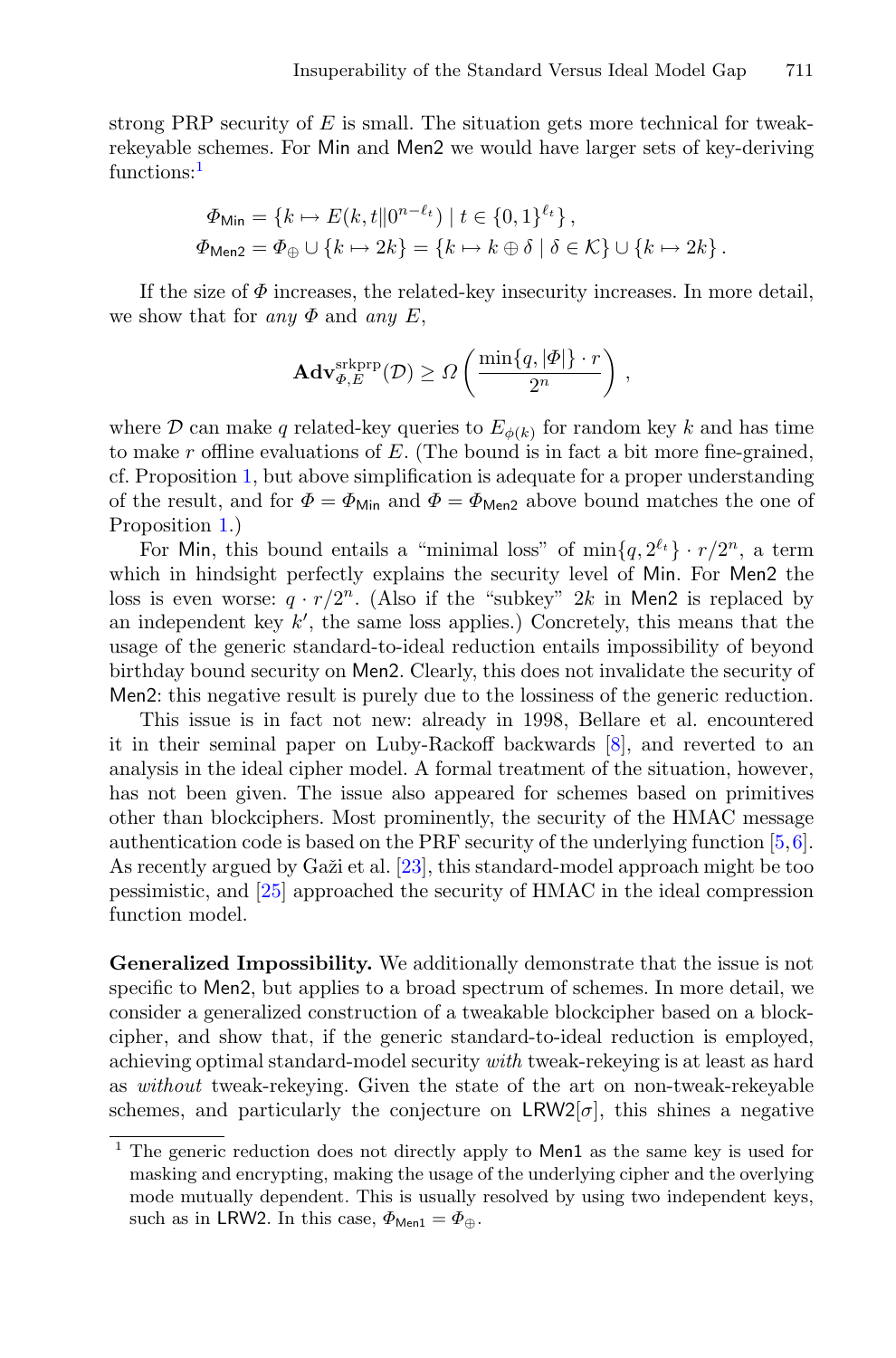light on the possibility to find a tweakable blockcipher that is secure in the standard cipher model. Note that the result does not imply that the generic standard-to-ideal reduction is unavoidable, nor that optimal security cannot be achieved, but *if* this reduction is employed and *if* the conjecture on  $LRW2[\sigma]$ is true, optimality seems impossible for this generalized class of functions. The approach followed for this impossibility result may be generalizable to different types of primitives.

**Discussion.** It is reasonable to question the relevance of any result in any of both models (other questions are discussed in detail in Sect. [8\)](#page-19-0). It appears that, while the ideal-model results may sometimes be a bit too promising, standardmodel results may be extremely loose. This is for instance the case for Men2, where the ideal-model results seem more representative than the standard-model ones. A similar observation was made by Shrimpton and Terashima [\[55\]](#page-23-10), who introduce the ideal model under key-oblivious access as a weakened version of the ideal cipher model. As a general rule, it is always wise to interpret security results in any of the models with care.

# <span id="page-4-0"></span>**1.3 Other Ways of Tweakable Blockcipher Design**

We briefly elaborate on approaches to tweakable blockcipher design, other than constructing them from conventional blockciphers. One approach is to build them "from scratch," as is done for the Hasty Pudding Cipher  $[53]$ , Mercy  $[20]$ , Threefish [\[22\]](#page-21-8), and TWEAKEY [\[31](#page-22-11)]. This approach, however, does not allow for any reductionist security argument. Goldenberg et al. [\[26\]](#page-22-12) and Mitsuda and Iwata [\[46\]](#page-23-12) transformed generalized Feistel schemes into tweakable generalized Feistel schemes. These constructions only achieve birthday bound security. A novel approach is to build tweakable blockciphers from public permutations, as is done by Sasaki et al.  $[52]$  $[52]$ , Cogliati et al.  $[17,18]$  $[17,18]$  $[17,18]$ , Granger et al.  $[27]$ , and Mennink [\[40\]](#page-23-14). This approach achieves comparable levels of security to the nontweak-rekeyable schemes of above, but the security analysis is inherently done in the ideal permutation model.

# **1.4 Outline**

Our model and the security of (tweakable) blockciphers are formalized in Sect. [2.](#page-5-0) In Sect. [3](#page-6-0) we define what we consider a reduction and what we mean with optimal security. This section also includes a formalization of the generic standard-toideal reduction. We derive a lower bound on the strong related-key PRP security in Sect. [4.](#page-8-1) We revisit LRW2 and Men2 using these formalizations and results in Sect. [5.](#page-10-0) In Sect. [6](#page-13-0) we present a generalized tweakable blockcipher design, and in Sect. [7](#page-15-0) we derive our impossibility result on the optimal security of a generalized tweakable blockcipher. We present an elaborate discussion of the results in Sect. [8.](#page-19-0)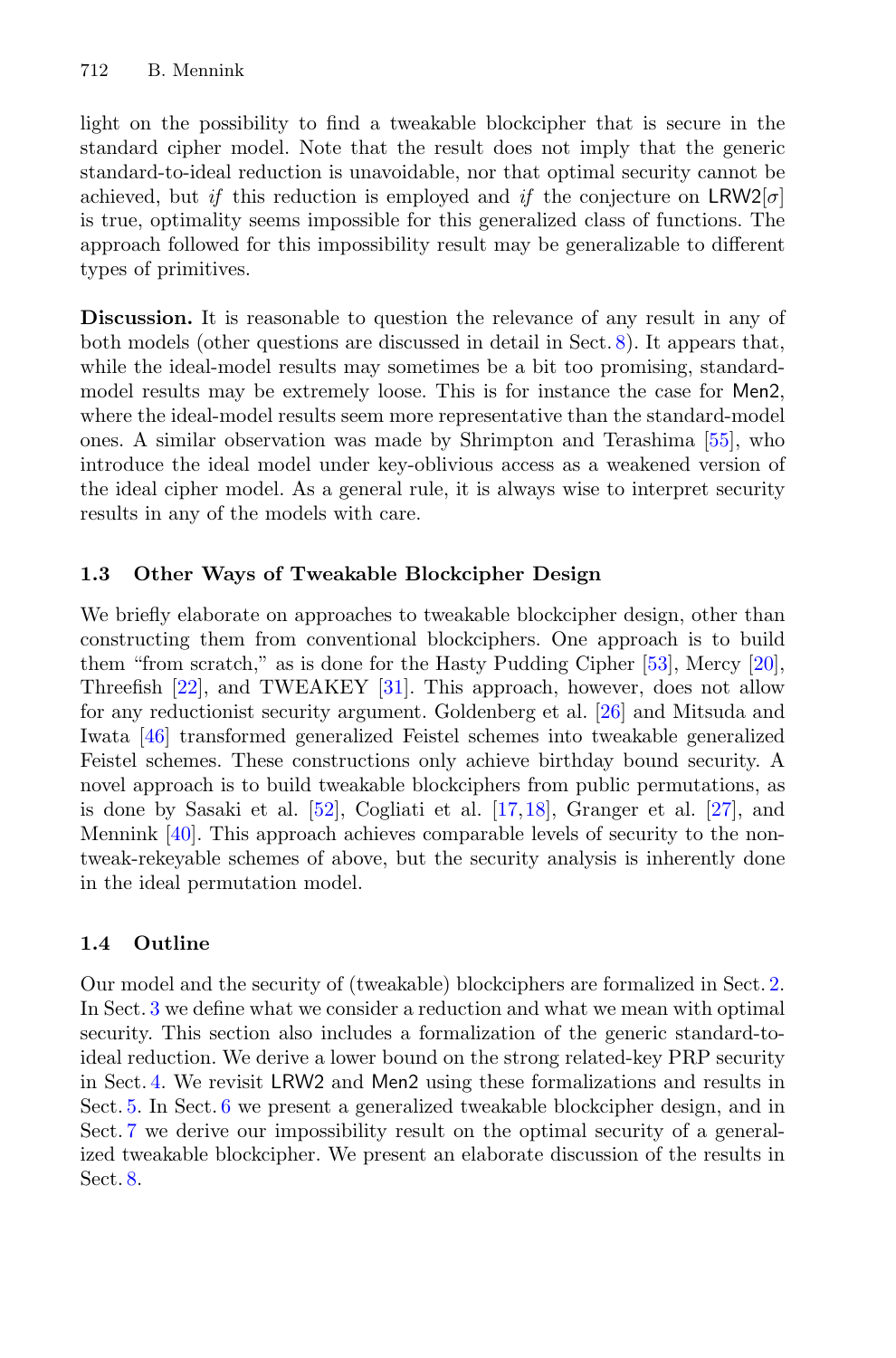### <span id="page-5-0"></span>**2 Notation and Model**

For a positive integer n,  $\{0,1\}^n$  denotes the set of bit strings of length n. If X is some set,  $x \stackrel{\$}{\leftarrow} \mathcal{X}$  denotes the uniformly random drawing of x from  $\mathcal{X}$ . The size of  $\mathcal X$  is denoted by  $|\mathcal X|$ .

#### <span id="page-5-1"></span>**2.1 Blockciphers**

A blockcipher  $E : \mathcal{K} \times \mathcal{M} \to \mathcal{M}$  is a mapping such that for every key  $k \in \mathcal{K}$ ,  $E_k(\cdot) = E(k, \cdot)$  is a permutation on M. For fixed k, its inverse is denoted by  $E_k^{-1}(\cdot)$ . We denote by  $BC(K, \mathcal{M})$  the set of all such blockciphers. Letting  $P(\mathcal{M})$ be the set of all permutations on  $\mathcal{M}$ , the strong PRP security of E is defined as *M* is a mapping such that for e<br>
ion on *M*. For fixed *k*, its invers<br> *A*) the set of all such blockciphers<br>
on *M*, the strong PRP security o<br> **Pr**  $(\mathcal{D}^{E_k^{\pm}} = 1) - \textbf{Pr}(\mathcal{D}^{\pi^{\pm}} = 1)$ 

$$
\mathbf{Adv}_{E}^{\text{sprp}}(\mathcal{D}) = \left| \mathbf{Pr}\left( \mathcal{D}^{E_{k}^{\pm}} = 1 \right) - \mathbf{Pr}\left( \mathcal{D}^{\pi^{\pm}} = 1 \right) \right|,
$$

where the probabilities are over  $k \stackrel{s}{\leftarrow} \mathcal{K}$  and  $\pi \stackrel{s}{\leftarrow} P(\mathcal{M})$ , and the random coins of D. Distinguisher D is typically bounded to have limited resources, such as  $\tau$ time and q queries to its oracle.

We will consider a generalized security notion that captures the case where a distinguisher can perform related-key attacks. We follow the theoretical framework of Bellare and Kohno [\[7\]](#page-20-6) and its generalization to tweakable blockciphers by Cogliati and Seurin [\[19](#page-21-11)]. Let  $\Phi$  be a set of permitted related-key deriving functions that map  $\mathcal{K}' \to \mathcal{K}$ . Define the function  $rk[E]: \mathcal{K}' \times \Phi \times \mathcal{M} \to \mathcal{M}$  as

$$
\mathrm{rk}[E](k,\phi,m) = E(\phi(k),m) \, .
$$

Note that  $rk[E]$  is invertible for fixed  $(k, \phi)$ , and the inverse is defined the straightforward way. The strong related-key PRP security of  $E$  is defined as  $[E](k, \phi, m) = E(\phi(k), m)$ .<br>
le for fixed  $(k, \phi)$ , and the inverse is<br>
rong related-key PRP security of *E* is d<br> **Pr**  $(\mathcal{D}^{\text{rk}[E]_k^{\pm}} = 1) - \text{Pr} (\mathcal{D}^{\text{rk}[rE]_k^{\pm}} = 1)$ 

$$
\mathbf{Adv}_{\varPhi,E}^{\mathrm{skprp}}(\mathcal{D}) = \left| \mathbf{Pr}\left(\mathcal{D}^{\mathrm{rk}[E]_k^\pm} = 1\right) - \mathbf{Pr}\left(\mathcal{D}^{\mathrm{rk}[rE]_k^\pm} = 1\right) \right|,
$$

where the probabilities are over  $k \stackrel{s}{\leftarrow} \mathcal{K}'$  and  $rE \stackrel{s}{\leftarrow} \mathsf{BC}(\mathcal{K}, \mathcal{M})$ , and the random coins of  $D$ . Distinguisher  $D$  is typically bounded to have limited resources, such as  $\tau$  time and q queries to its oracle.

Note that, for the sake of generality, the definition explicitly allows the domain K' and range K of the function  $\phi$  to be distinct, although in many cases one simply has  $K' = K$ . If  $K' = K$  and  $\Phi = \{k \mapsto k\}$ , the definition of related-key security boils down to the classical definition:  $\mathbf{Adv}_{\{k\rightarrow k\},E}^{\text{skprp}}(\mathcal{D}) = \mathbf{Adv}_{E}^{\text{srpp}}(\mathcal{D}).$ Another famous set of related-key deriving functions is  $\Phi_{\oplus} = \{k \mapsto k \oplus \delta \mid \delta \in \mathcal{K}\}.$ The set may also include more involved functions, e.g., ones that internally rely on evaluations of E as well [\[2\]](#page-20-7). Throughout, for any set  $\Phi$ , we assume that it never contains two identical functions, and we denote by  $|\Phi|$  the number of functions in the set.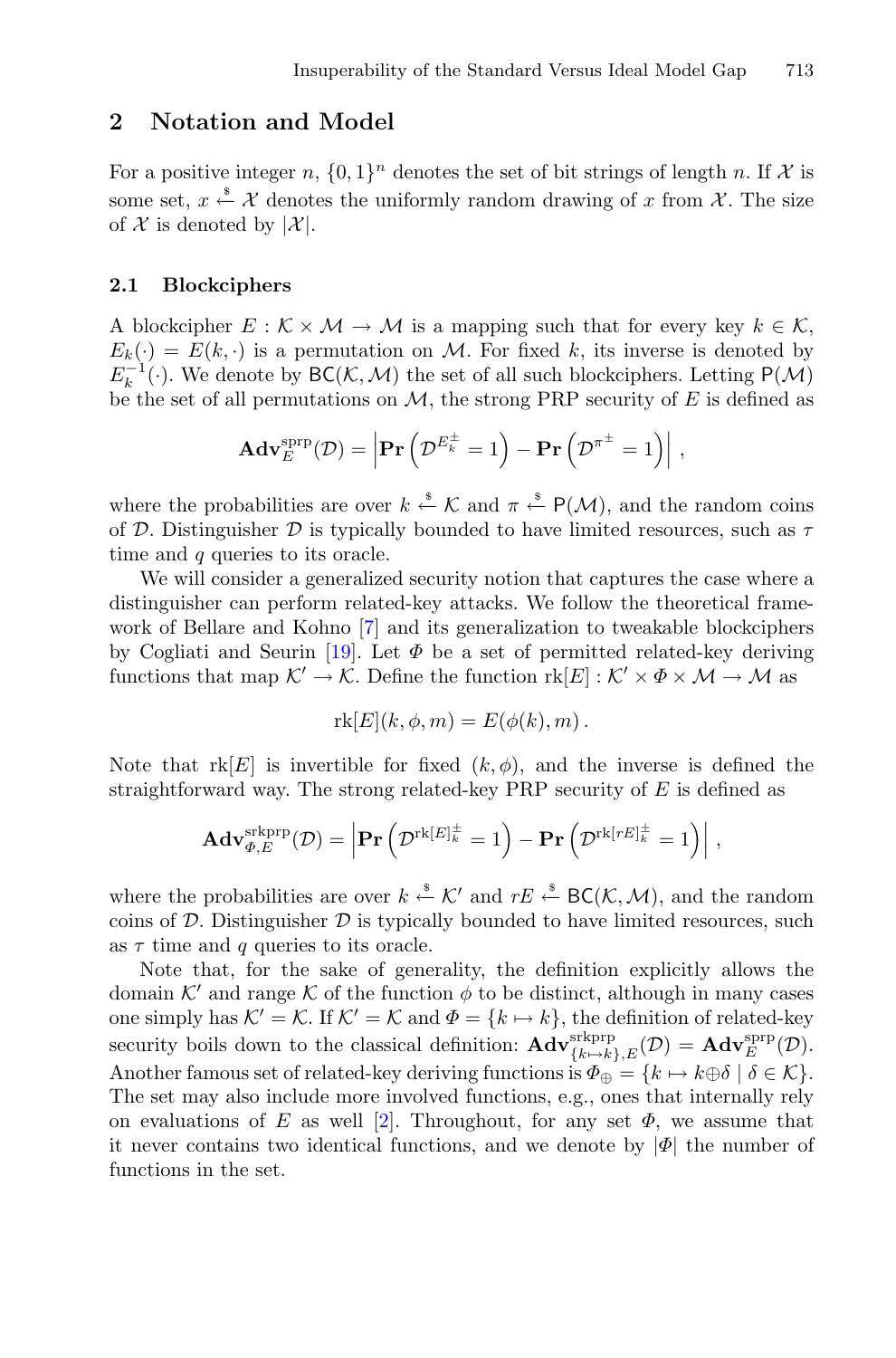### **2.2 Tweakable Blockciphers**

2.2 Tweakable Blockciphers<br>
A tweakable blockcipher  $\widetilde{E}: K \times T \times M \to M$  is a mapping such that for every 714 B. Mennink<br> **2.2 Tweakable Blockciphers**<br>
A tweakable blockcipher  $\widetilde{E}: \mathcal{K} \times \mathcal{T} \times \mathcal{M} \to \mathcal{M}$  is a map<br>  $k \in \mathcal{K}$  and every tweak  $t \in \mathcal{T}$ , the function  $\widetilde{E}_k(t, \cdot) = E$ the function  $\widetilde{E}_k(t, \cdot) = \widetilde{E}(k, t, \cdot)$  is a permutation **2.2 Tweakable Blockciphers**<br>A tweakable blockcipher  $\widetilde{E}: \mathcal{K} \times \mathcal{T} \times \mathcal{M} \to \mathcal{M}$  is a mapping such that for every<br> $k \in \mathcal{K}$  and every tweak  $t \in \mathcal{T}$ , the function  $\widetilde{E}_k(t, \cdot) = E(k, t, \cdot)$  is a permutation<br> **EXECUTE:** Tweakable Blockciphers<br>
A tweakable blockcipher  $\widetilde{E}: \mathcal{K} \times \mathcal{T} \times \mathcal{M} \to \mathcal{M}$  is a mapping such that for every<br>  $k \in \mathcal{K}$  and every tweak  $t \in \mathcal{T}$ , the function  $\widetilde{E}_k(t, \cdot) = \widetilde{E}(k, t, \cdot)$  is a A tweakable blockcipher  $\widetilde{E}: \mathcal{K} \times \mathcal{T} \times \mathcal{M} \to \mathcal{M}$  is a map  $k \in \mathcal{K}$  and every tweak  $t \in \mathcal{T}$ , the function  $\widetilde{E}_k(t, \cdot) = \widetilde{E}$ <br>on  $\mathcal{M}$ . Like before, its inverse is denoted as  $\widetilde{E}_k^{-1}(\cdot, \cdot)$ .  $E$  as the function  $\widetilde{E}_k(t, \cdot) = \widetilde{E}(k, t, \cdot)$  is<br>
s denoted as  $\widetilde{E}_k^{-1}(\cdot, \cdot)$ . Let  $\widetilde{P}(T, \Lambda)$ <br>
ch that for all  $t \in T$ ,  $\widetilde{\pi}(t, \cdot) \in P$ <br>
(kable-PRP security of  $\widetilde{E}$  as<br> **Pr**  $(\mathcal{D}^{\widetilde{E}_k^{\pm}} = 1) - \textbf{Pr}(\mathcal$ 

functions 
$$
\pi : T \times M \to M
$$
 such that for all  $t \in T$ ,  $\pi(t, \cdot) \in P(M)$ . We define  
the *standard-model* strong tweakable-PRP security of  $\tilde{E}$  as  

$$
\mathbf{Adv}_{\tilde{E}}^{\text{ssppp}}(\mathcal{D}) = \left| \mathbf{Pr} \left( \mathcal{D}^{\tilde{E}^{\pm}} = 1 \right) - \mathbf{Pr} \left( \mathcal{D}^{\tilde{\pi}^{\pm}} = 1 \right) \right|,
$$
where probabilities are over  $k \stackrel{\text{s}}{\leftarrow} K$  and  $\tilde{\pi} \stackrel{\text{s}}{\leftarrow} \tilde{P}(T, \mathcal{M})$ , and the random coins of

D. As before, D is typically bounded to operate in  $\tau$  time and q queries to its oracle. The periodicities are over  $k \stackrel{s}{\leftarrow} \mathcal{K}$  and  $\widetilde{\pi} \stackrel{s}{\leftarrow} \widetilde{P}(T, \mathcal{M})$ , and the random coins of As before,  $\mathcal{D}$  is typically bounded to operate in  $\tau$  time and  $q$  queries to its cle.<br>This definition app where probabilities are over  $k \stackrel{s}{\leftarrow} \mathcal{K}$  and  $\widetilde{\pi} \stackrel{s}{\leftarrow} \widetilde{P}(\mathcal{T}, \mathcal{M})$ , and the random coins of <br>  $\mathcal{D}$ . As before,  $\mathcal{D}$  is typically bounded to operate in  $\tau$  time and  $q$  queries to its<br>
oracle

where probabilities and<br>  $D$ . As before,  $D$  is ty<br>
oracle.<br>
This definition app<br>
solely made to  $\widetilde{E}_k^{\pm}$  or<br>
discretion. Suppose  $\widetilde{E}$ discretion. Suppose  $\tilde{E}$  uses a blockcipher E as underlying primitive. If we denote by  $\tau_F$  the uniform time needed for one evaluation of E, the distinguisher can evaluate this underlying cipher at most  $r := \tau/\tau_E$  times. Assuming this blockcipher E does not show underlying weaknesses, we can consider an abstraction of the model and consider the distinguisher to be information-theoretic and discretion. Suppose *E* uses a blockcipher *E* as underlying primitive. If we denote<br>by  $\tau_E$  the uniform time needed for one evaluation of *E*, the distinguisher can<br>evaluate this underlying cipher at most  $r := \tau/\tau_E$  time model [\[9](#page-21-12),[14,](#page-21-13)[54\]](#page-23-15). More formally, we define the *ideal-model* strong tweakable-PRP<br>security of  $\widetilde{E}$  based on  $E$  as<br> $\mathbf{Adv}_{\widetilde{E}}^{i\text{-s}\widetilde{\text{PFP}}}(\mathcal{D}) = \left| \mathbf{Pr}\left( \mathcal{D}^{\widetilde{E}^\pm, E^\pm} = 1 \right) - \mathbf{Pr}\left( \mathcal{D}^{\widetilde{\pi}^\pm, E$ evaluate this<br>cipher E doe<br>of the mode<br>to have quer<br>model [9,14,!<br>security of  $\widetilde{E}$  $E$  based on  $E$  as l, the distinguisher to be information-th<br>
and  $\widetilde{E}_k^{\pm}$ . The approach is also known<br>
ally, we define the *ideal-model* strong twe<br>  $P$ **Pr**  $(\mathcal{D}^{\widetilde{E}_k^{\pm}, E^{\pm}} = 1) - P$ **r**  $(\mathcal{D}^{\widetilde{\pi}^{\pm}, E^{\pm}} = 1)|$ 

model [9, 14, 54]. More formally, we define the *ideal-model* strong tweakable-PRP  
security of 
$$
\tilde{E}
$$
 based on E as  

$$
\mathbf{Adv}_{\tilde{E}}^{i\text{-spfp}}(\mathcal{D}) = \left| \mathbf{Pr}\left(\mathcal{D}^{\tilde{E}_{k}^{+}, E^{\pm}} = 1\right) - \mathbf{Pr}\left(\mathcal{D}^{\tilde{\pi}^{\pm}, E^{\pm}} = 1\right) \right|,
$$
where the probabilities are over  $k \stackrel{\text{s}}{\leftarrow} \mathcal{K}, E \stackrel{\text{s}}{\leftarrow} \text{BC}(\mathcal{K}, \mathcal{M})$ , and  $\tilde{\pi} \stackrel{\text{s}}{\leftarrow} \tilde{P}(T, \mathcal{M})$ , and

the random coins of  $D$ . Distinguisher  $D$  is typically bounded to make q queries to its first (construction) oracle and  $r$  queries to its second (primitive) oracle.

# <span id="page-6-0"></span>**3 Formalization of Reduction and Optimality**

**Formalization of Reduction.** In order to formally argue about reductionist security of tweakable blockciphers to classical blockciphers, we first settle our definition of a reductionist proof. **Formalization of Reduction.** In order to formally argue about reductionist security of tweakable blockciphers to classical blockciphers, we first settle our definition of a reductionist proof.<br>**Definition 1.** Let  $\widetilde{E$ **Formalization of Reduction.** In order to formally argue about is<br>ecurity of tweakable-blockciphers to classical blockciphers, we firs<br>definition of a reductionist proof.<br>**Definition 1.** Let  $\widetilde{E}$  be a tweakable-block

<span id="page-6-1"></span>blockcipher E. We say that the strong tweakable-PRP security of  $E$  reduces to *the security of tweakable blockciphers to classical blockciphers, we first settle our definition of a reductionist proof.*<br>**Definition 1.** Let  $\tilde{E}$  be a *tweakable blockcipher that internally uses a dedicated blockci exists an* rk-sprp *distinguisher*  $\mathcal{D}'$  *with comparable resources such that*<br>  $\mathbf{Adv}_{\widetilde{E}}^{\text{stFPP}}(\mathcal{D}) \leq \delta \cdot \mathbf{Adv}_{\Phi,E}^{\text{skprp}}(\mathcal{D}') + \varepsilon,$ the strong related-key PRP security of E if for any  $s$ - $\widetilde{\text{opp}}$  distinguisher  $D$  there

$$
\mathbf{Adv}_{\widetilde{E}}^{\text{s-s}\widetilde{\text{prp}}}(\mathcal{D}) \leq \delta \cdot \mathbf{Adv}_{\varPhi,E}^{\text{srkprp}}(\mathcal{D}') + \varepsilon \,,
$$

*where* Φ *is some set of related-key deriving functions depending on the design of* es<br>
W<br>  $\stackrel{w}{\widetilde{E}}$ *cists an* rk-sprp distinguisher  $\mathcal{D}'$  with comparable resources such that<br>  $\mathbf{Adv}_{\tilde{E}}^{\text{s-}\text{FPP}}(\mathcal{D}) \leq \delta \cdot \mathbf{Adv}_{\Phi,E}^{\text{skprp}}(\mathcal{D}') + \varepsilon$ ,<br> *here*  $\Phi$  *is some set of related-key deriving functions depending on*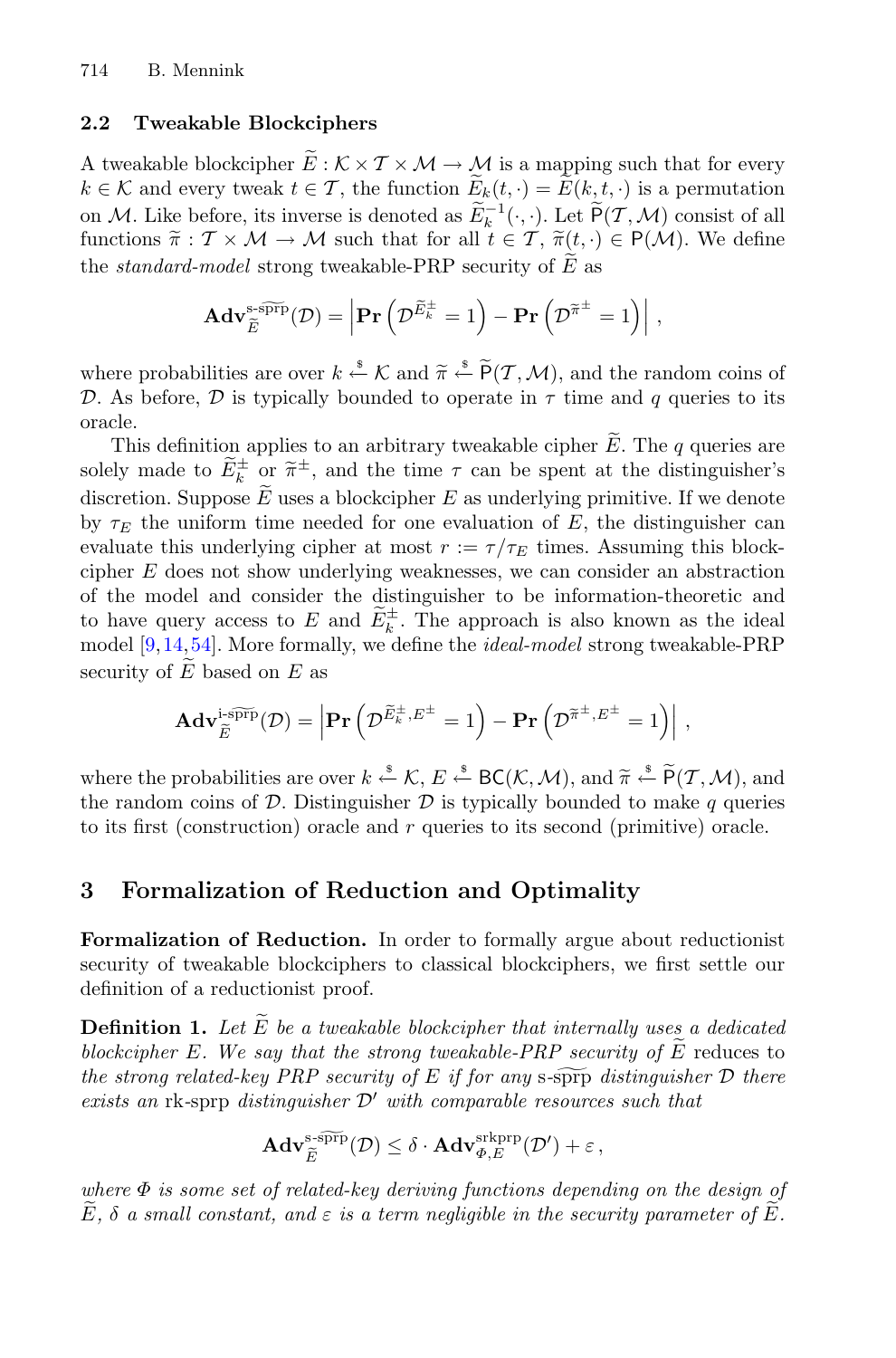All existing standard-model security proofs on tweakable blockciphers from classical blockciphers [\[15](#page-21-0)[,34](#page-22-2)[–36](#page-22-0),[42,](#page-23-1)[43,](#page-23-3)[48](#page-23-2)[,50\]](#page-23-0) derive a reductionist bound of the form of Definition [1.](#page-6-1) Even stronger, all of these results *implicitly* rely on a generic standard-to-ideal reduction which we formalize in below lemma. All existing standard-model security proofs on tweakable blockciphers from classical blockciphers [15, 34–36, 42, 43, 48, 50] derive a reductionist bound of the form of Definition 1. Even stronger, all of these results *i* sical blockciphers [15, 34–36, 42, 43, 48, 50] derive a reductionist bound of the of Definition 1. Even stronger, all of these results *implicitly* rely on a standard-to-ideal reduction which we formalize in below lemma.<br>

<span id="page-7-0"></span>blockcipher that internally uses a dedicated blockcipher E. Assume that  $\widetilde{E}$  makes  $\rho$  calls to its underlying  $E$  and let  $\Phi$  denote the set of all related-key deriving<br>functions under which  $E$  is evaluated. For any s-sprp distinguisher  $D$ ,<br> $\mathbf{Adv}_{\widetilde{E}}^{s\text{-s}\widetilde{P}\Gamma}(D) \leq \mathbf{Adv}_{\Phi,E}^{s\text{-k}\widetilde{P}\Gamma$ *functions the ideal reduction which we formalize in below lemma.*<br> *function 1 (Generic Standard-to-Ideal Reduction). Let*  $\widetilde{E}$  *be a blockcipher that internally uses a dedicated blockcipher E. Assume that*  $\rho$  *call* 

$$
\begin{array}{l} \textit{n} \textit{a} \textit{empty $E$} \textit{ is } \textit{evaluated. For any s-s}\overline{\textit{p}} \textit{in} \textit{all } \textit{real} \\ \textit{r} \textit{which $E$ is evaluated. For any s-s}\overline{\textit{p}} \textit{p} \textit{is} \textit{intiguis} \\ \textit{Adv}_{\widetilde{E}}^{\textit{s-s}\overline{\textit{p}} \textit{r}}(\mathcal{D}) \leq \textit{Adv}_{\Phi,E}^{\textit{s-k}\overline{\textit{p}} \textit{r}}(\mathcal{D}') + \textit{Adv}_{\widetilde{E}}^{\textit{i-s}\overline{\textit{p}} \textit{r}}(\mathcal{D}'') \,, \end{array}
$$

*where*  $\mathcal{D}'$  *is a distinguisher making at most*  $\rho \cdot q$  *queries and running in time*  $\tau$ *, and*  $\mathcal{D}''$  *is an information-theoretic distinguisher making at most q queries to its construction oracle and* 0 *queries to its primitive oracle.*

*Proof.* The proof follows a simple hybrid argument: first replace the underlying blockcipher evaluations by a random blockcipher  $rE \leftarrow^s BC(K, \mathcal{M})$ . This *Proof.* The proof follows a simple hybrid argument: first replace the ing blockcipher evaluations by a random blockcipher  $rE \stackrel{\text{\#}}{\leftarrow} BC(K, x)$  step costs us  $\mathbf{Adv}_{\Phi, E}^{\text{srkprp}}(\mathcal{D}')$ . For the remaining analysis of  $\$ Example 11 in the underly-<br>  $\sum_{\substack{S\subseteq \text{FPT}(D) \\ E}}$  with E replaced with secret rE: the distinguisher has no access to  $\text{rk}[rE]_k$  as it does not know k nor *rE*. Therefore, we can safely assume it has unbounded computational power, and transform it to an information-theoretic adversary that is not allowed to query the underlying primitive. Hence, we obtain the term not know<br>putationa<br>is not all<br> $Adv_{\tilde{E}}^{i\textrm{-spp}}$ tional power, and transform it to an information-theoretic adversary that<br>t allowed to query the underlying primitive. Hence, we obtain the term<br> $\tilde{E}^{\text{i-s}\overline{\text{prp}}}(\mathcal{D}'')$  where  $\mathcal{D}''$  has resources  $(q, 0)$ .

We remark that in Definition [1](#page-6-1) and Lemma [1,](#page-7-0) the set of related-key deriving functions  $\Phi$  depends on the tweakable blockcipher. In many cases,  $\Phi$  just consists of the identity function,  $\Phi = \{k \mapsto k\}$ , in which case the related-key security boils down to the classical strong PRP security. This is for example the case for LRW1 and LRW2, cf. Theorem [1](#page-11-1) in Sect. [5.](#page-10-0) An example of a more elaborate set of key-deriving functions is  $\Phi_{\oplus}$ , cf. Theorem [3](#page-12-0) in Sect. [5.](#page-10-0)

We furthermore remark that Lemma [1](#page-7-0) consists of a somewhat pessimistic bounding: the distinguishers  $\mathcal{D}'$  and  $\mathcal{D}''$  are in fact constructed from  $\mathcal{D}$ , and a<br>more accurate bounding would be of the form<br> $\mathbf{Adv}_{\widetilde{E}}^{\text{s-}\widetilde{\text{PPP}}}(\mathcal{D}) \leq \mathbf{Adv}_{\Phi,E}^{\text{s-kppr}}(\mathcal{D}'[\mathcal{D}]) + \mathbf{Adv}_{\widetilde$ more accurate bounding would be of the form

The distingusners 
$$
D'
$$
 and  $D''$  are in fact constructed, the bounding would be of the form\n
$$
\mathbf{Adv}_{\widetilde{E}}^{\text{s-sprp}}(\mathcal{D}) \leq \mathbf{Adv}_{\Phi,E}^{\text{s-kprp}}(\mathcal{D}'[\mathcal{D}]) + \mathbf{Adv}_{\widetilde{E}}^{\text{s-sprp}}(\mathcal{D}''[\mathcal{D}])
$$

In the context of Lemma [1,](#page-7-0) one would usually maximize both sides of the inequality over all possible distinguishers  $D, D', D''$ , while in the more accurate bounding one would simply maximize both sides over  $D$ . In other words, the bound of Lemma [1](#page-7-0) gives a slightly more pessimistic result, but nevertheless, it exactly covers the reduction that is implicitly used in the proofs of [\[15](#page-21-0)[,34](#page-22-2)[–36,](#page-22-0)[42](#page-23-1)[,43](#page-23-3)[,48](#page-23-2),[50\]](#page-23-0).

Beyond this list of tweakable blockcipher results, the reduction of Lemma [1](#page-7-0) in fact finds implicit use in myriad other blockcipher based cryptographic designs, including various authenticated encryption schemes [\[1,](#page-20-0)[3,](#page-20-1)[11](#page-21-1)[,21](#page-21-2),[28](#page-22-5)[,33](#page-22-6)[,37](#page-22-7),[44,](#page-23-6)[50,](#page-23-0) [51\]](#page-23-7) and message authentication codes [\[4](#page-20-2)[,13,](#page-21-3)[16](#page-21-4)[,24](#page-21-5)[,29](#page-22-8),[30,](#page-22-9)[41,](#page-23-8)[47](#page-23-9)[,57](#page-24-0)[–59](#page-24-1)]. We are not aware of any security result of a construction based on a standard-model blockcipher that does not follow this reduction but that uses a structurally different approach.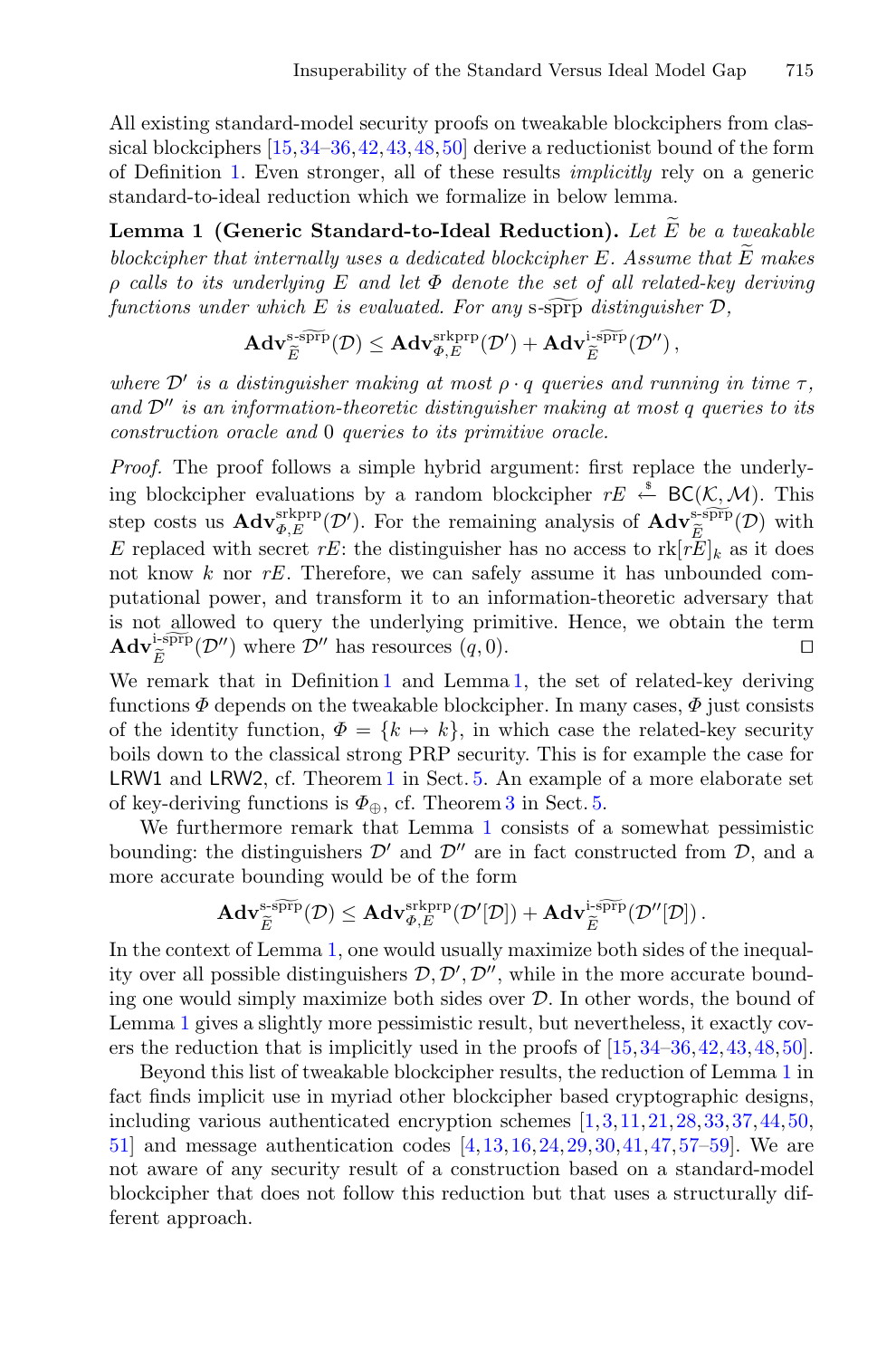716 B. Mennink<br> **Optimality.** We additionally define what we mean with an optimally secure  $\widetilde{E}$ .

<span id="page-8-2"></span>**Definition 2.** Let  $\widetilde{E}$  be a tweakable blockcipher that internally uses a dedicated **Definition 2.** Let  $\widetilde{E}$  be a tweakable blockcipher that internally uses a dedicated *blockcipher* E*. We say that it is* optimally *standard/ideal-model secure if for any distinguisher* D *making* q *queries to its construction oracle and* r *evaluations of the primitive (where in the standard model,*  $r = \tau/\tau_E$ ):<br>  $\mathbf{Adv}_{\tilde{E}}^{s/i\text{-sPFP}}(\mathcal{D}) \leq \frac{const \cdot \max\{q, n\}}{\min\{|\mathcal{K}|, |\mathcal{M}|\}}$ 

$$
\mathbf{Adv}_{\widetilde{E}}^{\text{s/i-s}\widetilde{\text{prp}}}(\mathcal{D}) \leq \frac{const \cdot \max\{q, r\}}{\min\{|\mathcal{K}|, |\mathcal{M}|\}},
$$

*for some small constant const .*

 $\mathbf{Adv}_{\widetilde{E}}^{s/i\text{-sPTp}}(\mathcal{D}) \le \frac{const\cdot\max\{q,r\}}{\min\{|\mathcal{K}|, |\mathcal{M}|\}}$ ,<br>for some small constant const.<br>The term  $r/|\mathcal{K}|$  corresponds to recovering the key for  $\widetilde{E}$ ; apart from that, the bound is rather arbitrary and conservative to maintain generality. We refer to Bellare and Rogaway [\[10](#page-21-14), Sect. 3.6] for an informal justification of the bound. We refer to Bernstein and Lange [\[12](#page-21-15)] for an interesting discussion on the heuristic existence of hard-to-find attackers.

## <span id="page-8-1"></span>**4 Lower Bound on the Strong Related-Key PRP Security**

We will derive a lower bound on the strong related-key PRP security of an arbitrary blockcipher E for any set of key-deriving functions  $\Phi$ , demonstrating that it can always be distinguished from a random blockcipher up to approximately the birthday bound (apart from various technicalities). Earlier lower bounds, for instance by Bellare and Kohno  $[7]$  $[7]$ , targeted *specific* sets  $\Phi$ , but it turns out that the problem gets significantly harder if an *arbitrary* set of key-deriving functions is considered. This is in part attributed to the fact that the lower bound would depend on certain structural properties of  $\Phi$ .

For a set of key-deriving functions  $\Phi$  and a key  $k \in \mathcal{K}$ , we write  $\Phi(k) =$  $\{\phi(k) \mid \phi \in \Phi\}.$  We denote by  $\mathbf{Ex}(|\Phi(k)|)$  the expected size of the set  $\Phi(k)$ , where the randomness is taken over the choice of  $k \stackrel{\text{s}}{\leftarrow} \mathcal{K}$ .

**Proposition 1.** *Consider a blockcipher*  $E : K \times M \rightarrow M$ *, and denote by*  $\tau_E$ *the uniform time needed for one evaluation of* E*. Let* Φ *be a set of related-key deriving functions. There exists a distinguisher* D *making* q *queries and operating in about* τ *time, such that*

<span id="page-8-0"></span>
$$
\mathbf{Adv}_{\varPhi,E}^{\mathrm{skprp}}(\mathcal{D}) \ge \max_{\varPhi' \subseteq \varPhi, |\varPhi'| = q'} \frac{\mathbf{Ex}\left(|\varPhi'(k)|\right) \cdot r'}{2|\mathcal{K}|} - \frac{1}{|\mathcal{M}|-1},
$$

*where*  $q' = \min\{q - 1, |\Phi|\}$  *and*  $r' = \tau/\tau_E - 1$ *, which are required to satisfy*  $q' \cdot r' \leq |\mathcal{K}|.$ 

*Proof.* Let  $k \stackrel{\$}{\leftarrow} \mathcal{K}$  be the secret key used to instantiate the distinguisher's oracle. Let  $\Phi' = {\phi_1, \ldots, \phi_{q'}} \subseteq \Phi$  be any subset of  $\Phi$  of size q'. We construct

distinguisher  $\mathcal{D}_{\Phi'}$  as follows. Denote its oracle by  $\mathcal{O}_k \in \{\text{rk}[E]_k,\text{rk}[rE]_k\}.$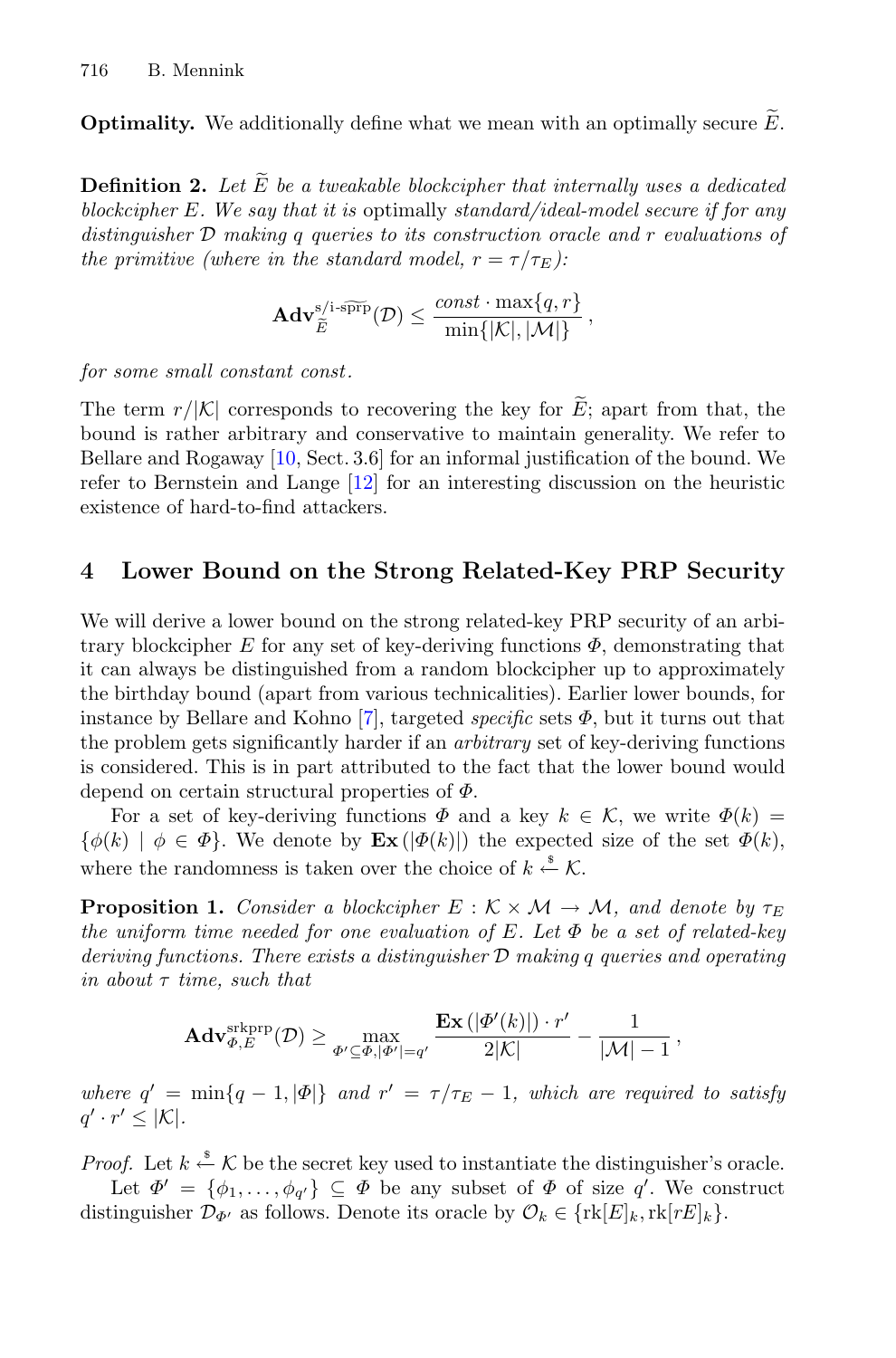- (i) Fix any  $m \in \mathcal{M}$ ;
- (ii) Let  $\mathcal{K}' = \{l_1, \ldots, l_{r'}\} \subseteq \mathcal{K}$  be a set of randomly drawn key values;
- (iii) For  $i = 1, \ldots, q'$ , query  $c_i \leftarrow \mathcal{O}_k(\phi_i, m);$
- (iv) For  $j = 1, \ldots, r'$ , evaluate  $y_j \leftarrow E(l_j, m);$
- (v) If for some  $i, j$  we have  $c_i = y_j$ : – Fix any  $m' \in \mathcal{M}\backslash\{m\};$ - Query  $c'_i \leftarrow \mathcal{O}_k(\phi_i, m')$  and evaluate  $y'_j \leftarrow E(l_j, m');$ - If  $c_i' = y_j'$ , return 1;  $\begin{split} & \mathbf{u}_i, m \text{ } j \text{ and } \text{cuand } y_j \leftarrow D(v_j) \ & \ 1; \ & \ \text{success probability of } \mathcal{D}_{\Phi^{\prime}}. \text{ Rec} \ & \ \text{exists } \mathbf{v} \left( \mathcal{D}_{\Phi^{\prime}}^{\text{rk}[E]_k^{\pm}} = 1 \right) - \textbf{Pr} \left( \right) \end{split}$

(vi) Return 0.

Remains to bound the success probability of  $\mathcal{D}_{\Phi}$ . Recall that

<span id="page-9-1"></span><span id="page-9-0"></span>
$$
L_{i}^{U} \circ L_{k}^{U} \circ L_{k}^{U}(\varphi_{i}, m) \text{ and evaluate } y_{j} \in L(t_{j}, m),
$$
\n
$$
L'_{i} = y'_{j}, \text{ return 1};
$$
\n
$$
U_{i}^{U} \circ \mathcal{D}_{j}^{U}, \text{ return 1};
$$
\n
$$
U_{i}^{U} \circ \mathcal{D}_{j}^{U} \circ \mathcal{D}_{j}^{U} \circ \mathcal{D}_{j}^{U} \circ \mathcal{D}_{j}^{U} \circ \mathcal{D}_{j}^{U} \circ \mathcal{D}_{j}^{U} \circ \mathcal{D}_{j}^{U} \circ \mathcal{D}_{j}^{U} \circ \mathcal{D}_{j}^{U} \circ \mathcal{D}_{j}^{U} \circ \mathcal{D}_{j}^{U} \circ \mathcal{D}_{j}^{U} \circ \mathcal{D}_{j}^{U} \circ \mathcal{D}_{j}^{U} \circ \mathcal{D}_{j}^{U} \circ \mathcal{D}_{j}^{U} \circ \mathcal{D}_{j}^{U} \circ \mathcal{D}_{j}^{U} \circ \mathcal{D}_{j}^{U} \circ \mathcal{D}_{j}^{U} \circ \mathcal{D}_{j}^{U} \circ \mathcal{D}_{j}^{U} \circ \mathcal{D}_{j}^{U} \circ \mathcal{D}_{j}^{U} \circ \mathcal{D}_{j}^{U} \circ \mathcal{D}_{j}^{U} \circ \mathcal{D}_{j}^{U} \circ \mathcal{D}_{j}^{U} \circ \mathcal{D}_{j}^{U} \circ \mathcal{D}_{j}^{U} \circ \mathcal{D}_{j}^{U} \circ \mathcal{D}_{j}^{U} \circ \mathcal{D}_{j}^{U} \circ \mathcal{D}_{j}^{U} \circ \mathcal{D}_{j}^{U} \circ \mathcal{D}_{j}^{U} \circ \mathcal{D}_{j}^{U} \circ \mathcal{D}_{j}^{U} \circ \mathcal{D}_{j}^{U} \circ \mathcal{D}_{j}^{U} \circ \mathcal{D}_{j}^{U} \circ \mathcal{D}_{j}^{U} \circ \mathcal{D}_{j}^{U} \circ \mathcal{D}_{j}^{U} \circ \mathcal{D}_{j}^{U} \circ \mathcal{D}_{j}^{U} \circ \mathcal{D}_{j}^{U} \circ \mathcal{D}_{j}^{U} \
$$

and we will analyze these probabilities separately.

Starting with first probability of [\(6\)](#page-9-0), if  $\phi_i(k) = l_i$  for some  $(i, j)$ , then we necessarily have  $c_i = y_j$  and  $c'_i = y'_j$ . Therefore, nd we will analyze<br>
Starting with fi<br>
ecessarily have  $c_i$ <br>  $Pr\left(\mathcal{D}_{\Phi'}^{\text{rk}[E]_k^\pm} = 1\right)$ 

Starting with first probability of (6), if 
$$
\phi_i(k) = l_j
$$
 for some  $(i, j)$ , then we  
ecessarily have  $c_i = y_j$  and  $c'_i = y'_j$ . Therefore,  
  

$$
\mathbf{Pr}\left(\mathcal{D}_{\Phi'}^{\text{rk}[E]_k^{\pm}} = 1\right) \geq \mathbf{Pr}\left(\exists l \in \Phi'(k) : l \in \mathcal{K}'\right)
$$

$$
= \sum_{\mathcal{L} \subseteq \mathcal{K}} \mathbf{Pr}\left(\exists l \in \mathcal{L} : l \in \mathcal{K}' \mid \Phi'(k) = \mathcal{L}\right) \mathbf{Pr}\left(\Phi'(k) = \mathcal{L}\right). (7)
$$

Note that two independent sources of randomness are involved: the drawing of the key  $k \stackrel{\text{s}}{\leftarrow} \mathcal{K}$  and the generation of random subset  $\mathcal{K}' \stackrel{\text{s}}{\subseteq} \mathcal{K}$ . We proceed with exclusion principle, Bonferroni's inequality states

the first probability of (7) for any fixed 
$$
\mathcal{L}
$$
 of size at most  $q'$ . Via the inclusion-  
exclusion principle, Bonferroni's inequality states  

$$
\mathbf{Pr}(\exists l \in \mathcal{L} : l \in \mathcal{K}' \mid \Phi'(k) = \mathcal{L})
$$

$$
= \sum_{\beta=1}^{q'} (-1)^{\beta-1} \sum_{\substack{\mathcal{L}' \subseteq \mathcal{L} \\ |\mathcal{L}'| = \beta}} \mathbf{Pr}(\forall l \in \mathcal{L}' : l \in \mathcal{K}' \mid \Phi'(k) = \mathcal{L})
$$

$$
\geq \sum_{l \in \mathcal{L}} \mathbf{Pr}(l \in \mathcal{K}' \mid \Phi'(k) = \mathcal{L}) - \sum_{\substack{l, l' \in \mathcal{L} \\ l \neq l'}} \mathbf{Pr}(l, l' \in \mathcal{K}' \mid \Phi'(k) = \mathcal{L}) \qquad (8)
$$

$$
= \sum_{l \in \mathcal{L}} \frac{r}{|\mathcal{K}|} - \sum_{l, l' \in \mathcal{L}} \frac{\binom{r}{2}}{\binom{|\mathcal{K}|}{2}} = \frac{|\mathcal{L}| \cdot r'}{|\mathcal{K}|} - \frac{\binom{|\mathcal{L}|}{2} \binom{r'}{2}}{\binom{|\mathcal{K}|}{2}} \geq \frac{|\mathcal{L}| \cdot r'}{2|\mathcal{K}|},
$$

<span id="page-9-2"></span>
$$
= \sum_{l \in \mathcal{L}} \frac{r}{|\mathcal{K}|} - \sum_{\substack{l,l' \in \mathcal{L} \\ l \neq l'}} \frac{{\binom{r}{2}}}{\binom{|\mathcal{K}|}{2}} = \frac{|\mathcal{L}| \cdot r'}{|\mathcal{K}|} - \frac{{\binom{|\mathcal{L}|}{2}}{\binom{r}{2}}}{\binom{|\mathcal{K}|}{2}} \ge \frac{|\mathcal{L}| \cdot r'}{2|\mathcal{K}|},
$$
  

$$
f' \ge 1 \text{ and } q' \cdot r' \le |\mathcal{K}|. \text{ This gives for (7):}
$$
  

$$
\mathbf{Pr}\left(\mathcal{D}_{\Phi'}^{\mathrm{rk}[\mathcal{E}]_{k}^{\pm}} = 1\right) \ge \sum \frac{|\mathcal{L}| \cdot r'}{2|\mathcal{K}|} \mathbf{Pr}\left(\Phi'(k) = \mathcal{L}\right) = \frac{\mathbf{Ex}\left(|\Phi'|}{2|\mathcal{K}|}\right)^{1/2}}{2^{1/2}}.
$$

as  $q', r' \ge 1$  and  $q' \cdot r' \le |\mathcal{K}|$ . This gives for [\(7\)](#page-9-1):

$$
\mathbf{Pr}\left(\mathcal{D}_{\Phi'}^{\mathrm{rk}[E]_k^{\pm}}=1\right) \geq \sum_{\mathcal{L}\subseteq\mathcal{K}}\frac{|\mathcal{L}|\cdot r'}{2|\mathcal{K}|}\mathbf{Pr}\left(\Phi'(k)=\mathcal{L}\right) = \frac{\mathbf{Ex}\left(\left|\Phi'(k)\right|\right)\cdot r'}{2|\mathcal{K}|}.
$$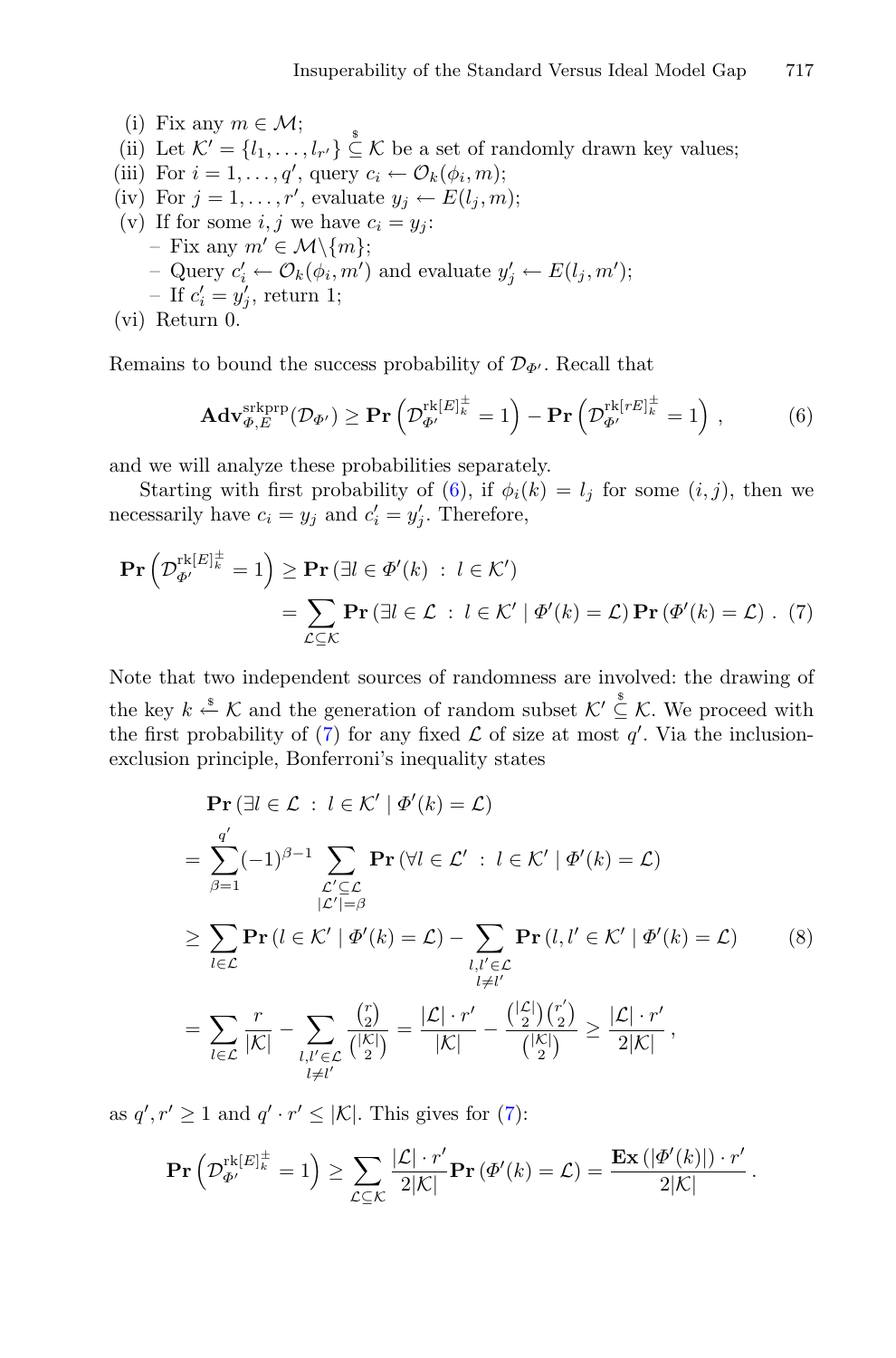For the second probability of  $(6)$ , focus on the indices  $(i, j)$  for which the if-clause is evaluated. We have Ennink<br>
nd probability of (6), focus<br>
We have<br>  $\Pr\left(\mathcal{D}_{\Phi'}^{\text{rk}[rE]_k^\pm} = 1\right) \leq \Pr\left(\varepsilon\right)$ 

$$
\mathbf{Pr}\left(\mathcal{D}_{\Phi'}^{\mathrm{rk}[rE]_k^{\pm}}=1\right) \leq \mathbf{Pr}\left(c_i'=y_j'\mid c_i=y_j\right) = \frac{1}{|\mathcal{M}|-1},
$$

using that *rE* is a random permutation.

We thus obtain from  $(6)$ :

$$
\mathbf{Adv}_{\varPhi,E}^{\mathrm{skprp}}(\mathcal{D}_{\varPhi'}) \geq \frac{\mathbf{Ex}\left(|\varPhi'(k)|\right)\cdot r'}{2|\mathcal{K}|} - \frac{1}{|\mathcal{M}|-1}.
$$

Note that this bound holds for every choice of  $\Phi'$ . The claim of Proposition [1](#page-8-0) is satisfied for  $\mathcal{D} = \mathcal{D}_{\Phi''}$ , where

$$
\Phi'' = \underset{\Phi' \subseteq \Phi, |\Phi'| = q'}{\operatorname{argmax}} \mathbf{Ex} \left( |\Phi'(k)| \right). \Box
$$

Note that this bound holds for every choice of  $\Phi'$ . The claim of Proposition 1 is<br>
satisfied for  $\mathcal{D} = \mathcal{D}_{\Phi''}$ , where<br>  $\Phi'' = \underset{\Phi' \subseteq \Phi, |\Phi'| = q'}{\operatorname{argmax}} \mathbf{Ex} (|\Phi'(k)|)$ .  $\square$ <br>
We remark that the bounding of  $\mathbf{Pr} \left( \math$ involving more terms of the inclusion-exclusion principle in [\(8\)](#page-9-2), and (ii) for specific sets of key-deriving functions  $\Phi$ , by choosing  $\Phi'$  and  $\mathcal{K}'$  more smartly. For instance, for  $\Phi = \Phi_{\oplus}$ , the bound reads

$$
\mathbf{Pr}\left(\mathcal{D}_{\Phi'}^{\mathrm{rk}[E]_k^{\pm}} = 1\right) \ge \frac{q' \cdot r'}{2|\mathcal{K}|},
$$

because  $\mathbf{Ex}(|\Phi'(k)|) = q'$  for  $\Phi' \subseteq \Phi_{\oplus}$  of size q'. It is a straightforward exercise to verify that, for a smart choice of  $\Phi'$  and  $\mathcal{K}'$ , the probability can be pulled up to  $\frac{q' \cdot r'}{|K|}$ . Nevertheless, the bound of Proposition [1](#page-8-0) suffices for our purposes.

We furthermore remark that the attack of Bellare and Kohno [\[7](#page-20-6)] for  $\Phi =$  $\Phi_{\oplus} \cup \Phi_{+}$  is better than the one resulting from Proposition [1.](#page-8-0) In fact, their attack exploits potential collisions in  $\Phi$ , rather than preimages. A generalization of Proposition [1](#page-8-0) to cover attacks of this kind is beyond the scope of this paper. Nevertheless, we think that it is an interesting problem to derive a generalized *tight* attack on any E and for any  $\Phi$ , or at least a generalized attack that covers Proposition [1,](#page-8-0) the attack of Bellare and Kohno, and more.

## <span id="page-10-0"></span>**5 Examples**

We discuss two state-of-the-art examples: one from Liskov et al. [\[36\]](#page-22-0), and one from Mennink [\[38](#page-22-3)].

#### **5.1 Liskov et al.'s Scheme**

In their original work [\[36](#page-22-0)], Liskov et al. introduced two tweakable blockcipher constructions, both achieving approximately  $2^{n/2}$  security. We consider the construction that is based on two keys:  $k \in \{0,1\}^n$  and h coming from a universal hash function family  $H$  (see also Fig. [1\)](#page-11-2):

$$
LRW2([k, h], t, m) = E(k, m \oplus z) \oplus z, \text{ where } z = h(t).
$$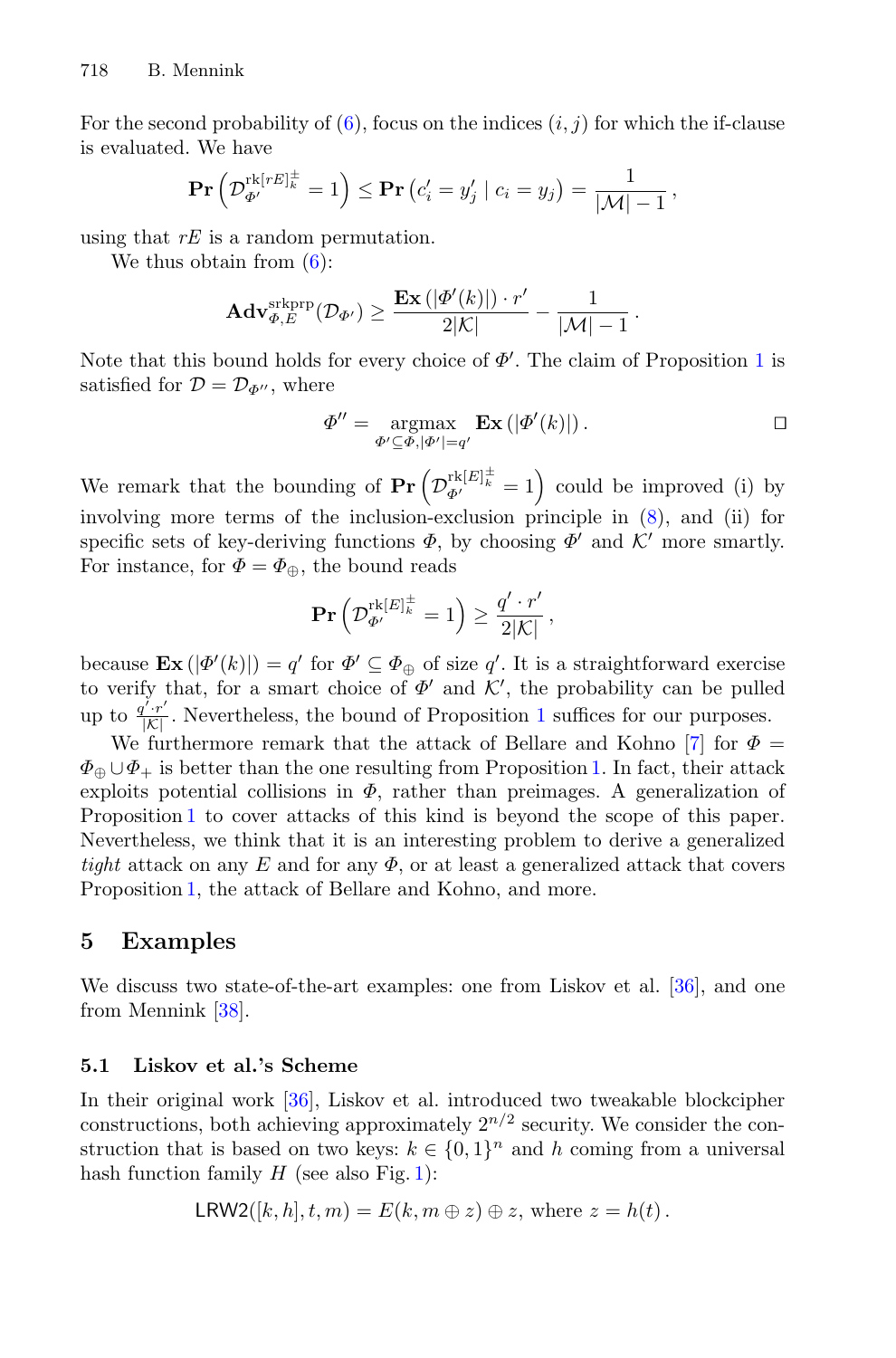<span id="page-11-2"></span>

**Fig. 1.** Tweakable blockcipher LRW2

<span id="page-11-4"></span>**Fig. 2.** Tweakable blockcipher Men2

Follow-up results analyzed the security of a cascade of more than one independent LRW2's [\[34](#page-22-2),[35,](#page-22-1)[48\]](#page-23-2); the currently outlined example directly generalizes to these results.

<span id="page-11-1"></span>**Theorem 1 (Liskov et al.** [\[36\]](#page-22-0), Minematsu [\[42\]](#page-23-1)). Let  $n \geq 1$ , and let H be *an* <sup>ε</sup>*-almost 2-XOR-universal hash function family.*[2](#page-11-3) *Let* <sup>D</sup> *be a distinguisher making at most q construction queries and running in time τ. Then,*  $\begin{array}{c} \textit{universal} \ \textit{struction} \ \textbf{Adv}_{\textsf{IRW2}}^{\text{s-s}\overline{\textsf{prp}}} \end{array}$ 

$$
\mathbf{Adv}_{\mathsf{LRW2}}^{\mathrm{s-sppp}}(\mathcal{D}) \leq \mathbf{Adv}_{E}^{\mathrm{sprp}}(\mathcal{D}') + \varepsilon q^2,
$$

*where*  $\mathcal{D}'$  *is a distinguisher making at most q queries and running in time*  $\tau$ *.* 

Note that the strong tweakable-PRP security of LRW2 reduces to the strong PRP security of E in the terminology of Definition [1.](#page-6-1) The implicit presence of the generic standard-to-ideal reduction of Lemma [1](#page-7-0) is obvious from the bound. The term  $\varepsilon q^2$  is the security bound for LRW2 if the underlying blockcipher is replaced with an ideal secret permutation  $\pi$ .

#### <span id="page-11-0"></span>**5.2 Mennink's Scheme**

Mennink [\[38](#page-22-3),[39\]](#page-22-4) recently introduced two tweak-rekeyable tweakable blockciphers and analyzed them in the ideal cipher model. One of the constructions is the following (see also Fig. [2\)](#page-11-4):

$$
\mathsf{Men2}(k, t, m) = E(k \oplus t, m \oplus z) \oplus z, \text{ where } z = E(2k, t).
$$

Note that we have taken the adjusted scheme from the full version [\[39\]](#page-22-4), where the masking is done with key  $2k$  instead of k. This adjustment was introduced in order to resolve a simple oversight in the proof as pointed out by Wang et al. [\[56\]](#page-23-5). Mennink [\[39\]](#page-22-4) showed that this (adjusted) scheme Men2 achieves approximately  $2<sup>n</sup>$  security. We remark that Wang et al. generalized the approach to designing optimally secure tweakable blockciphers. The currently outlined example directly generalizes to the constructions of [\[56\]](#page-23-5).

<span id="page-11-5"></span>**Theorem 2 (Mennink** [\[38](#page-22-3)[,39](#page-22-4)]). Let  $n \geq 1$ . Let  $\mathcal{D}$  be a distinguisher making *at most* q *construction queries and* r *primitive queries. Then,*  $\begin{array}{c} \textbf{Iennink} \ \textit{action} \ \textit{qu} \ \textbf{Adv}^{\text{i-SPFP}}_{\textbf{Men2}} \end{array}$ 

$$
\mathbf{Adv}_{\mathrm{Men2}}^{\mathrm{i}\text{-s}\widetilde{\mathrm{prp}}}(\mathcal{D})\leq \frac{q+r}{2^n}+\frac{2qr}{(2^n-q)(2^n-q-r)}
$$

.

<span id="page-11-3"></span>A hash function family  $H : \mathcal{K} \times \mathcal{X} \to \mathcal{Y}$  is called  $\varepsilon$ -almost 2-XOR-universal if for all distinct  $x, x' \in \mathcal{X}$  and  $y \in \mathcal{Y}$ ,  $\Pr\left(h \stackrel{s}{\leftarrow} \mathcal{K} : h(x) \oplus h(x') = y\right) \leq \varepsilon$  [\[32,](#page-22-14)[49](#page-23-16)].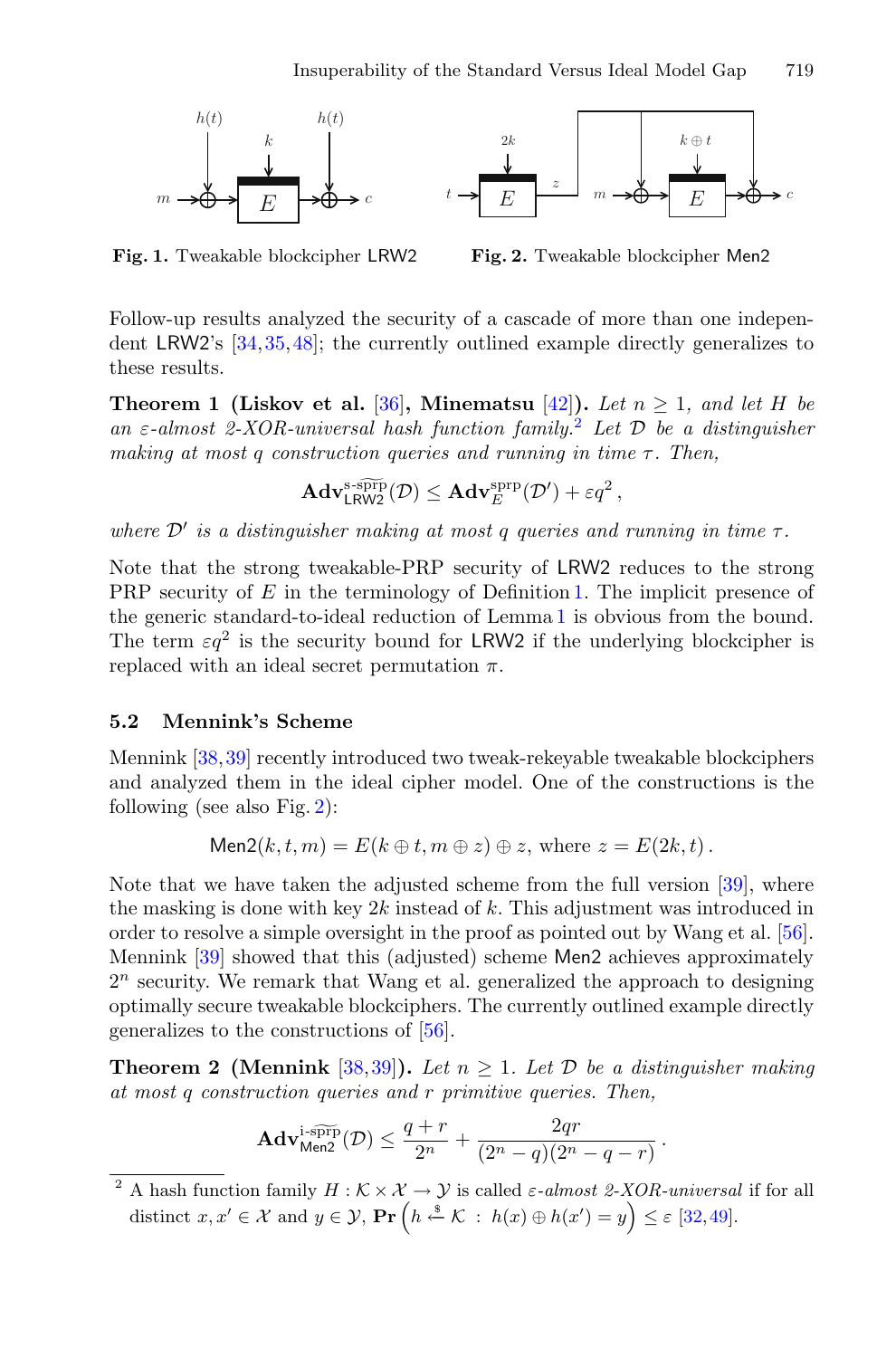It is easy to verify that for  $\max\{q, r\} \leq 2^n/4$ , the advantage can be upper bounded by  $4 \max\{q, r\}/2^n$ . Thus, Men2 is optimally ideal-model secure in terms of Definition [2.](#page-8-2) In the standard model, using the generic transformation of Lemma [1](#page-7-0) and the definition of  $\Phi_{\text{Men2}}$  from Sect. [1,](#page-0-0)

$$
\Phi_{\text{Men2}} = \Phi_{\oplus} \cup \{k \mapsto 2k\} = \{k \mapsto k \oplus \delta \mid \delta \in \mathcal{K}\} \cup \{k \mapsto 2k\}\,,
$$

<span id="page-12-0"></span>one can obtain the following result on Men2:

**Theorem 3.** Let  $n \geq 1$ . Let  $D$  be a distinguisher making at most q construction *queries and running in time τ. Then,*  $\geq 1.$  Let  $\mathcal I$ <br> $in~time~\tau$ <br> $\mathbf{Adv}_{\mathsf{Men2}}^{\text{s-sprp}}$ 

$$
\mathbf{Adv}_{\mathsf{Men2}}^{\text{s-s}\widetilde{\text{prp}}}(\mathcal{D})\leq \mathbf{Adv}_{\varPhi_{\mathsf{Men2}},E}^{\text{skprp}}(\mathcal{D}')+\frac{q}{2^n}\,,
$$

*where*  $\mathcal{D}'$  *is a distinguisher making at most* 2*g queries and running in time*  $\tau$ *.* 

*Proof.* By Lemma [1,](#page-7-0) we have

$$
\begin{array}{l} \displaystyle \text{ and 1, we have} \\ \displaystyle \mathbf{Adv}^{\text{s-SPFP}}_{\text{Men2}}(\mathcal{D}) \leq \mathbf{Adv}^{\text{s-RPFP}}_{\Phi_{\text{Men2}},E}(\mathcal{D}') + \mathbf{Adv}^{\text{i-SPFP}}_{\text{Men2}}(\mathcal{D}'') \,, \end{array}
$$

where  $\mathcal{D}'$  is a distinguisher making at most 2q queries and runs in time  $\tau$ , and  $\mathcal{D}''$  an information-theoretic distinguisher making at most q queries to its construction oracle and  $r = 0$  queries to its primitive oracle. By Theorem [2,](#page-11-5) we where  $\mathcal{D}'$  is a distingui<br>and  $\mathcal{D}''$  an information-<br>construction oracle and<br>have  $\mathbf{Adv}_{\text{Menz}}^{\text{i-sprp}}(\mathcal{D}'') \leq \frac{q}{2^n}$  $\frac{q}{2^n}$ .

While the bound of Theorem [3](#page-12-0) seems to improve over the one of Theorem [2,](#page-11-5) this is not the case. Indeed, by the remark *after* Proposition [1:](#page-8-0)

\n instruction oracle and 
$$
r = 0
$$
 queries to its primitive oracle. By Theorem 2, we  $\mathbf{Adv}_{\text{Menz}}^{\text{Lsopp}}(\mathcal{D}^{\prime\prime}) \leq \frac{q}{2^n}$ .\n

\n\n The bound of Theorem 3 seems to improve over the one of Theorem is is not the case. Indeed, by the remark after Proposition 1:\n

\n\n
$$
\mathbf{Adv}_{\Phi_{\text{Menz}},E}^{\text{srkprp}}(\mathcal{D}^{\prime}) \geq \mathbf{Adv}_{\Phi_{\oplus},E}^{\text{srkprp}}(\mathcal{D}^{\prime}) \geq \frac{(2q-1)(r-1)}{|\mathcal{K}|} - \frac{1}{2^n-1} = \Omega\left(\frac{qr}{|\mathcal{K}|}\right),
$$
\n

contradictory implying that Men2 *cannot be provably optimally standard-model secure if the standard-to-ideal reduction is used*. However, the attack of Propo-sition [1](#page-8-0) to break the strong RK-security of  $E$  for related-key deriving functions  $\Phi_{\oplus}$  *does not apply* to Men2: its in- and output of E themselves are masked via a key. A way to resolve this discrepancy would be to include the maskings *within* the definition of related-key security, say the "strong masked related-key PRP" but such a security notion would in fact be equivalent to the strong tweakable-PRP security of Men2. It would be like reducing the security of  $E = AES$  to the "AES-security" of  $E$ .

We note that in case one uses Men2 with two independent keys, i.e., replacing 2k with independent key k', a comparable reasoning to that of Theorem [3](#page-12-0) gives<br>
bound<br>  $\mathbf{Adv}_{\mathsf{M}^{\text{ss}}_{\text{P}}\mathsf{P}}^{\text{SPP}}(\mathcal{D}) \leq \mathbf{Adv}_{\Phi_{\alpha}^{\text{R}}\mathsf{P}}^{\text{skprp}}(\mathcal{D}') + \mathbf{Adv}_{E}^{\text{SPP}}(\mathcal{D}'') + \frac{q}{2\pi},$ bound

$$
\mathbf{Adv}_{\mathsf{Men2}}^{\operatorname{s-s}\widetilde{\operatorname{prp}}}(\mathcal{D})\leq \mathbf{Adv}_{\Phi_{\oplus},E}^{\operatorname{skprp}}(\mathcal{D}')+\mathbf{Adv}_{E}^{\operatorname{sprp}}(\mathcal{D}'')+\frac{q}{2^n}\,,
$$

where  $\mathcal{D}'$  and  $\mathcal{D}''$  are distinguishers making at most q queries and running in time  $\tau$ . The same reasoning as before subsequently applies.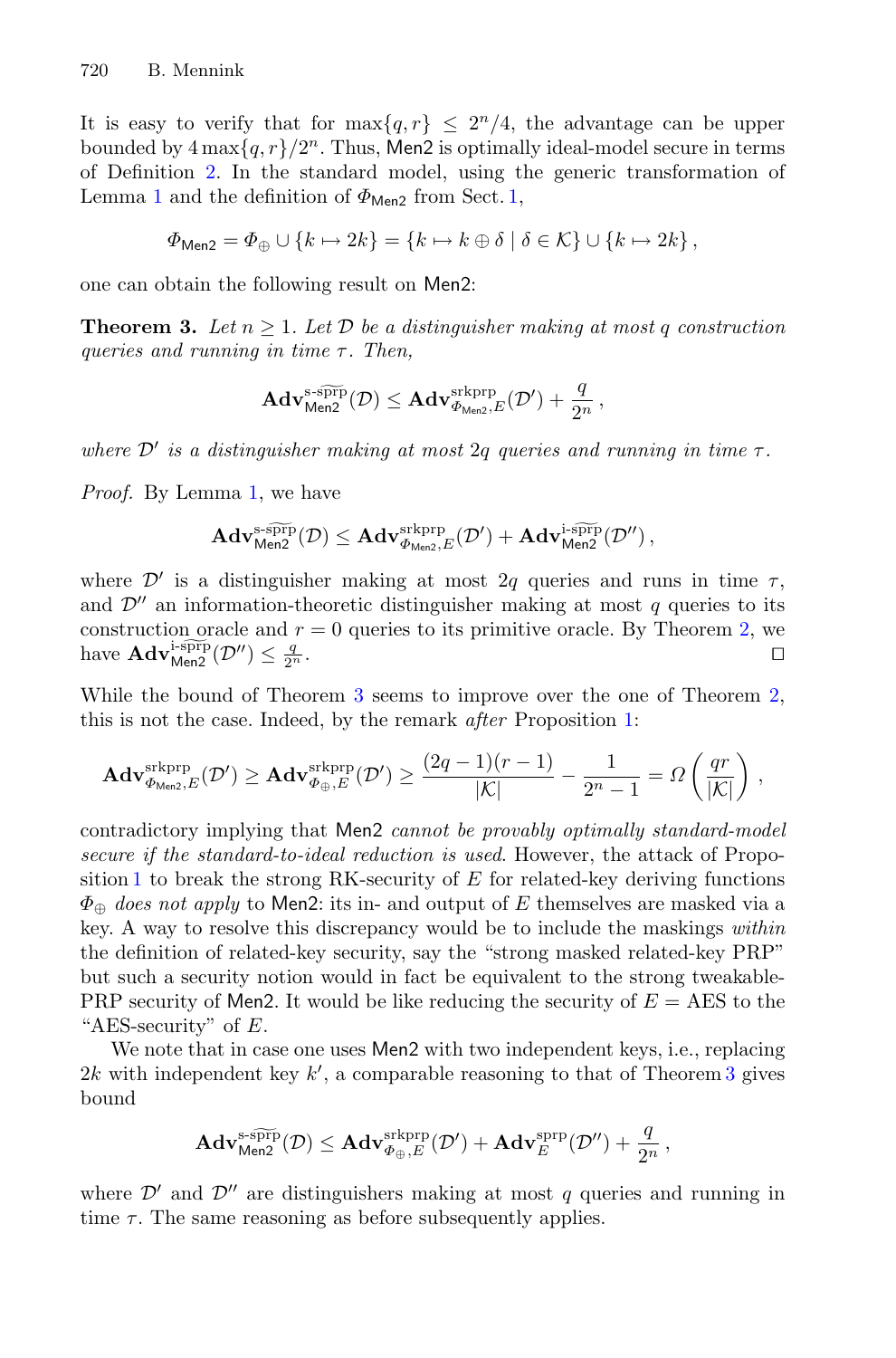### <span id="page-13-0"></span>**6 Generalized Tweakable Blockcipher Design**

Insuperability of the Standard Versus Ideal Model Gap 721<br>
6 Generalized Tweakable Blockcipher Design<br>
We consider a generalized tweakable blockcipher  $\widetilde{E}$  based on a classical blockcipher E. It follows the generic design of valid tweakable blockciphers by Mennink [\[38\]](#page-22-3), with two differences. First, for simplicity and sake of presentation, we separate the number of calls to  $E$  into  $\rho$  message-independent calls and  $\sigma$  message-dependent calls, where  $\rho$  and  $\sigma$  are constants independent of the security parameter  $n$ . This is without loss of generality, looking back at the for-cipher E. It follows the generic design of valid tweakable blockciphers by<br>Mennink [\[38](#page-22-3)], with two differences. First, for simplicity and sake of presenta-<br>tion, we separate the number of calls to E into  $\rho$  message-indep Second, we will explicitly use two different keys  $k^a$  and  $k^b$ :  $k^b$  is only used in the key inputs to  $E$  and  $k^a$  is only used in the masking (and indirectly in the data inputs to  $E$ ).<sup>[3](#page-13-1)</sup> We remark that our description is equivalent to the one of [\[38](#page-22-3)] if we set  $k^a = k^b$ . In the generic design we consider tweaks of size *n* bits. The generic construction easily generalizes to arbitrarily sized tweaks, but our impossibility result of Sect.  $7$  assumes the tweak size to be close to  $n$ . data inputs to  $E$ ). We remark that our description is equivalent to the one of [38] if we set  $k^a = k^b$ . In the generic design we consider tweaks of size *n* bits.<br>The generic construction easily generalizes to arbitrari

Formally, let  $n \geq 1$  and consider a blockcipher  $E : \{0,1\}^n \times \{0,1\}^n \rightarrow$  $\{0,1\}^n \to \{0,1\}^n$  based on  $\rho \geq 0$  message-independent precomputation calls to E and  $\sigma > 0$  message-dependent calls to E as follows (see also Fig. [3\)](#page-14-0):  $n \geq 1$  and cover a generic two<br>based on  $\rho \geq$ <br>age-dependent<br>**procedure**  $\widetilde{E}$ 

$$
\begin{aligned}\n\text{procedure } \widetilde{E}[\rho, \sigma](k^a \| k^b, t, m) \\
\text{for } i = 1, \dots, \rho \text{ do} \\
x_i^{\text{pre}} = A_i^{\text{pre}}(k^a, t, y_1^{\text{pre}}, \dots, y_{i-1}^{\text{pre}}) \\
l_i^{\text{pre}} = B_i^{\text{pre}}(k^b, t, y_1^{\text{pre}}, \dots, y_{i-1}^{\text{pre}}) \\
y_i^{\text{pre}} = E(l_i^{\text{pre}}, x_i^{\text{pre}}) \\
y_0 = m \\
\text{for } i = 1, \dots, \sigma \text{ do} \\
x_i = A_i(k^a, t, y_1^{\text{pre}}, \dots, y_p^{\text{pre}}, y_{i-1}) \\
l_i = B_i(k^b, t, y_1^{\text{pre}}, \dots, y_p^{\text{pre}}) \\
y_i = E(l_i, x_i) \\
\text{return } c = A_{\sigma+1}(k^a, t, y_1^{\text{pre}}, \dots, y_p^{\text{pre}}, y_\sigma)\n\end{aligned}
$$

The functions  $A_i^{\text{pre}}: \{0,1\}^{(i+1)n} \to \{0,1\}^n$  and  $A_i: \{0,1\}^{(\rho+3)n} \to \{0,1\}^n$ compute the data inputs to E (and are keyed via  $k^a$ ), while the functions  $B_i^{\text{pre}}$ :  ${0, 1}^{\{i+1\}n} \rightarrow {0, 1}^n$  and  $B_i: {0, 1}^{\{\rho+2\}n} \rightarrow {0, 1}^n$  compute the key inputs **return**  $c = A_{\sigma+1}(k^{\alpha}, t, y_1^{\mu \alpha}, \dots, y_{\rho}^{\mu \alpha}, y_{\rho}^{\mu \nu})$ .<br>The functions  $A_i^{\text{pre}}$ :  $\{0,1\}^{(i+1)n} \rightarrow \{0,1\}^n$  and  $A_i$ :  $\{0,0,1\}^{(i+1)n} \rightarrow \{0,1\}^n$  and  $B_i$ :  $\{0,1\}^{(\rho+2)n} \rightarrow \{0,1\}^n$  com to  $E$  (and are keyed to E (and are keyed via  $k^b$ ). To guarantee invertibility of  $\widetilde{E}$ , we require that for fixed  $k^a, t, y_1^{\text{pre}}, \ldots, y_\rho^{\text{pre}}$  the functions

$$
A_i(k^a, t, y_1^{\text{pre}}, \dots, y_\rho^{\text{pre}}, \cdot)
$$

are invertible for all  $i = 1, \ldots, \sigma + 1$ . (This is also the reason that  $A_i$  does not get inputs  $y_0, \ldots, y_{i-2}$ .) Apart from this condition, the functions  $A_i^{\text{pre}}, B_i^{\text{pre}}, A_i, B_i$ 

<span id="page-13-1"></span><sup>3</sup> Our generalized design, as well as all follow-up results, can be easily generalized to the case of  $2(\rho + \sigma) + 1$  keys (one key for every processing function).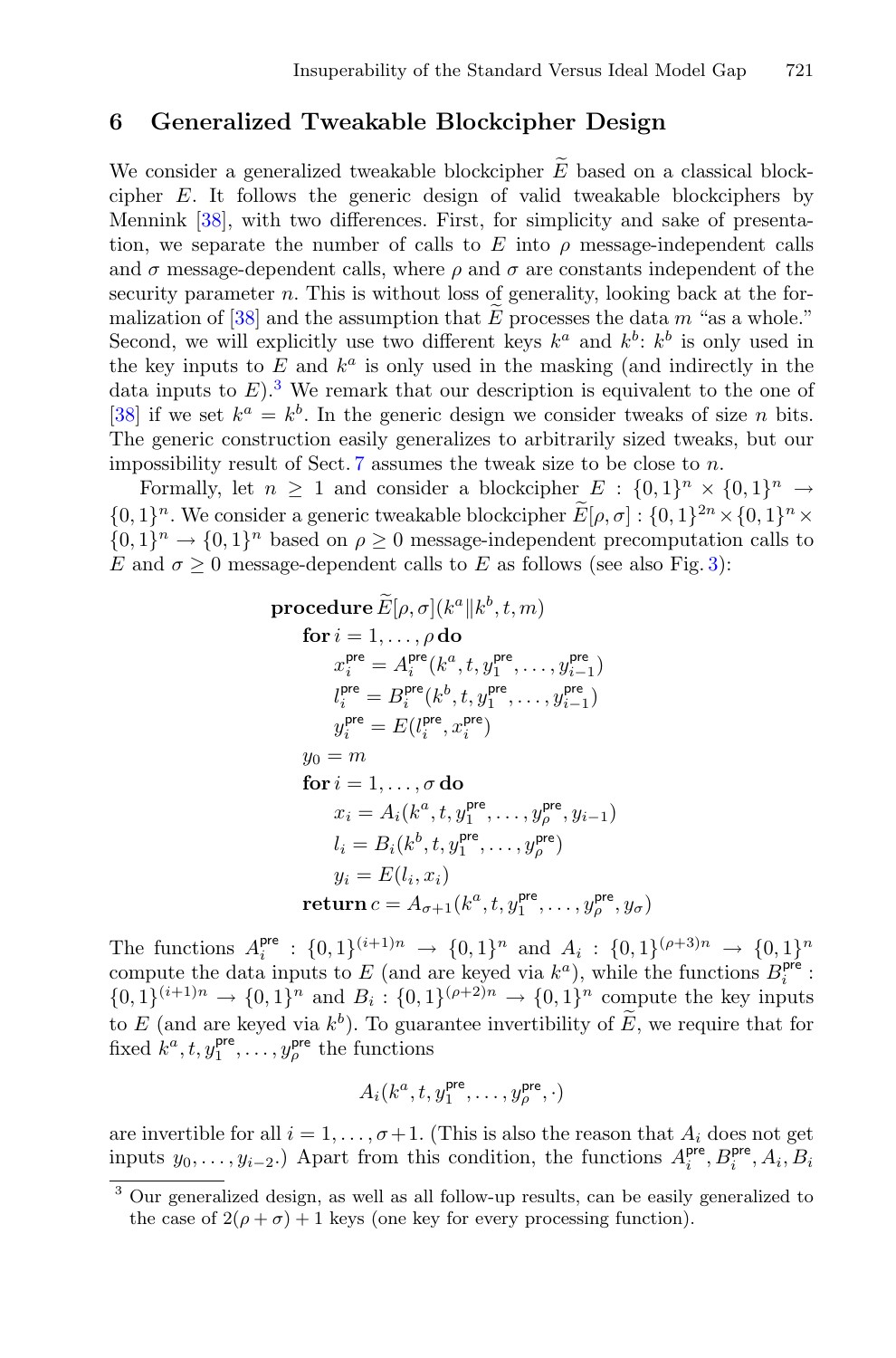

<span id="page-14-0"></span>**Fig. 3.** Tweakable blockcipher  $\tilde{E}[\rho, \sigma]$ : precomputation of  $y_i^{\text{pre}}$  (left) and processing of  $m$  (right). "inv." means that the function is invertible

can be any function, as long as they are sufficiently efficient. We put no limitation on how these functions process  $t$ ; it may be split apart and processed by multiple functions separately.

Note that the message-independent precomputation calls can to a certain extent be reordered. Without loss of generality, there exists a  $\rho' \leq \rho$  such that  $y_1^{\text{pre}}, \ldots, y_{\rho'}^{\text{pre}}$  are only used as inputs to  $A_i^{\text{pre}}, B_i^{\text{pre}}, B_i$ , and that  $y_{\rho'+1}^{\text{pre}}, \ldots, y_{\rho}^{\text{pre}}$  are also used as inputs to  $A_i$ . We define  $\rho'' = \rho - \rho'$ .  $\begin{aligned} \mathcal{Y}_1, \dots, \mathcal{Y}_{\rho'} \text{ are only used as inputs to } A_i, \ D_i, \text{ and that } \mathcal{Y}_{\rho'+1}, \dots, \mathcal{Y}_{\rho} \text{ are} \\ \text{also used as inputs to } A_i. \text{ We define } \rho'' = \rho - \rho'. \end{aligned}$ <br> **6.1 Key-Uniformity**<br>
In the remainder of this work we will require a technical condition on  $\widetilde{E}$ , whi

#### **6.1 Key-Uniformity**

Fig. 3. The state of the state of this winformally assures that  $\widetilde{E}$ informally assures that  $E$  does not behave structurally different for different keys. For instance, it should not be the case that for some keys,  $l_1$  can take only one value independent of the tweak, while for other keys, it can take  $2^n$  values (one for every tweak). We will call this property "key-uniformity." Note that the condition slightly limits the generality of the scheme, but it is quite reasonable that a scheme should behave comparably for all keys.

For brevity, view the functions  $B_i^{\text{pre}}$  for  $i = 1, \ldots, \rho$  as mappings  $(k^a, k^b, t) \mapsto$  $l_i^{\text{pre}}$ , and the functions  $B_i$  for  $i = 1, \ldots, \sigma$  as mappings  $(k^a, k^b, t) \mapsto l_i$ . Note that, indeed,  $(y_1^{\text{pre}}, \ldots, y_i^{\text{pre}})$ , is a function of  $(k^a, k^b, t)$  for any *i*. that a scheme should behave c<br>
For brevity, view the function<br>  $l_i^{\text{pre}}$ , and the functions  $B_i$  for  $i$  indeed,  $(y_1^{\text{pre}}, \ldots, y_i^{\text{pre}})$ , is a fun<br> **Definition 3.** We say that  $\widetilde{E}$  $\cdot$ 

<span id="page-14-2"></span> $E$  is c-key-uniform *for some*  $c \geq 0$ *, if there exist*  $\lambda_1^{\text{pre}}, \ldots, \lambda_\rho^{\text{pre}}, \lambda_1, \ldots, \lambda_\sigma$  *such that for any*  $k^a || k^b \in \{0, 1\}^{2n}$ . i −c, o a<br>
in of (k<sup>a</sup><br>
c-key-ul<br>
for any<br>  $e^{\text{pre}} - c \leq |$ 

**Definition 3.** We say that 
$$
\widetilde{E}
$$
 is c-key-uniform for some  $c \ge 0$ , if there exist  $\lambda_1^{\text{pre}}, \ldots, \lambda_\rho^{\text{pre}}, \lambda_1, \ldots, \lambda_\sigma$  such that for any  $k^a || k^b \in \{0, 1\}^{2n}$ :  
\nfor  $i = 1, \ldots, \rho$ :  $2^{\lambda_i^{\text{pre}} - c} \le |\text{rng}(B_i^{\text{pre}}(k^a, k^b, \cdot))| \le 2^{\lambda_i^{\text{pre}}},$   
\nfor  $i = 1, \ldots, \sigma$ :  $2^{\lambda_i - c} \le |\text{rng}(B_i(k^a, k^b, \cdot))| \le 2^{\lambda_i}$ .  
\nAn observation we will use later on is that  $\widetilde{E}$  calls its underlying  $E$  with key-

<span id="page-14-1"></span>deriving functions  $\Phi = \Phi_B^{\text{pre}} \cup \Phi_B$ , where:

$$
\Phi_B^{\text{pre}} := \{ (k^a, k^b) \mapsto B_i^{\text{pre}}(k^a, k^b, t) \mid i \in \{ \rho' + 1, \dots, \rho \}, t \in \{0, 1\}^n \},\
$$
  
\n
$$
\Phi_B := \{ (k^a, k^b) \mapsto B_i(k^a, k^b, t) \mid i \in \{1, \dots, \sigma\}, t \in \{0, 1\}^n \}.
$$
  
\n(9)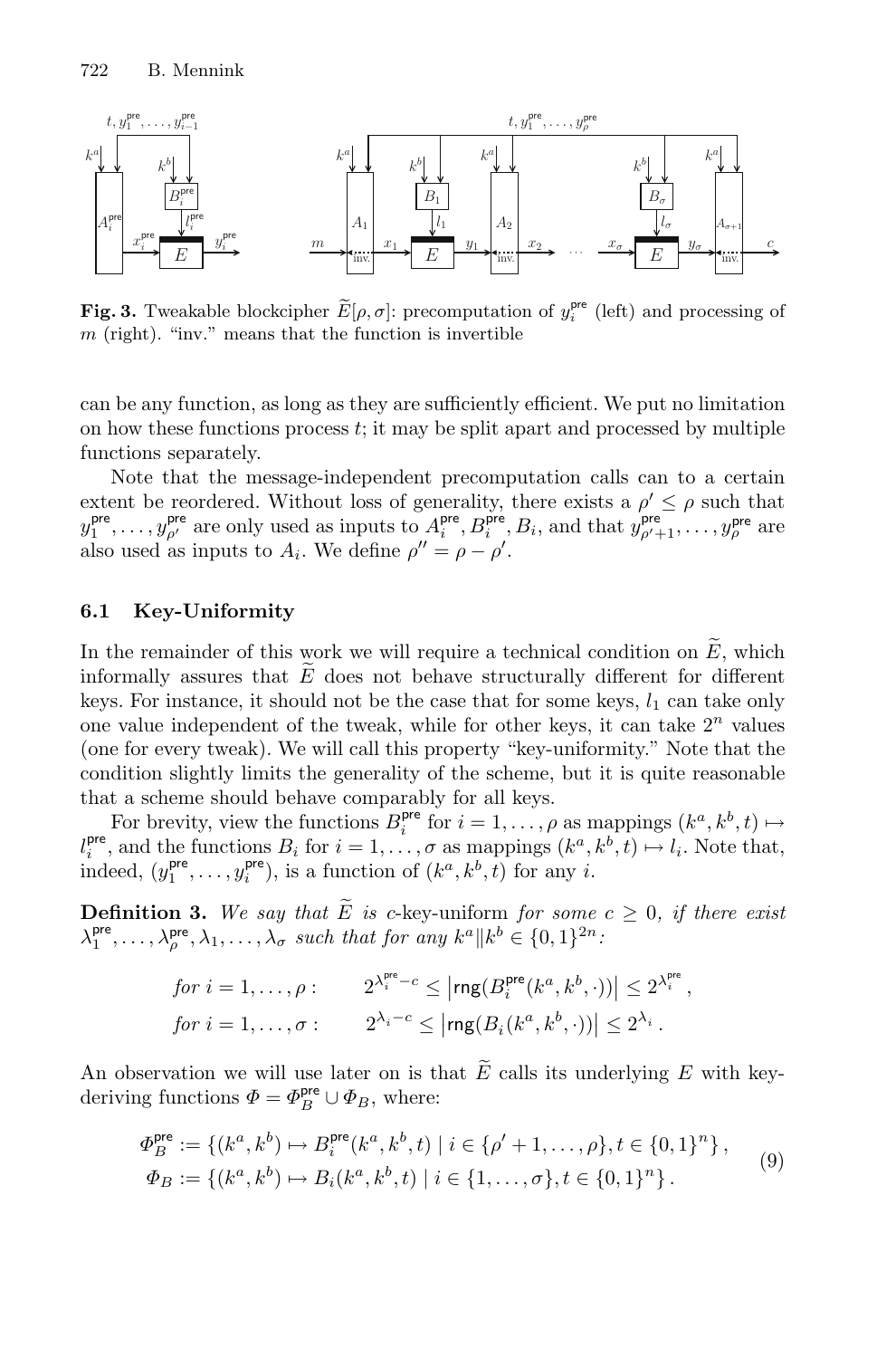#### **6.2 Examples**

The generalized design represents LRW2 of Fig. [1](#page-11-2) for  $\rho = 0$ ,  $\sigma = 1$ ,  $k^a = h$ (abusing notation),  $k^b = k$ , and the following processing functions:

$$
A_1(h, t, m) = h(t) \oplus m,
$$
  
\n
$$
B_1(k, t) = k,
$$
  
\n
$$
A_2(h, t, y_1) = h(t) \oplus y_1.
$$

Note that LRW2 is 0-key-uniform (by putting  $\lambda_1 = 0$ ).

The generalized design represents Men[2](#page-11-4) of Fig. 2 for  $\rho = \sigma = 1$ ,  $k^b = k$  ( $k^a$ ) is not used), and the following processing functions:

$$
A_1^{\text{pre}}(t) = t , \qquad A_1(t, y_1^{\text{pre}}, m) = y_1^{\text{pre}} \oplus m ,
$$
  
\n
$$
B_1^{\text{pre}}(k, t) = 2k , \qquad B_1(k, t, y_1^{\text{pre}}) = k \oplus t ,
$$
  
\n
$$
A_2(t, y_1^{\text{pre}}, y_1) = y_1^{\text{pre}} \oplus y_1 .
$$

Also Men2 is 0-key-uniform (by putting  $\lambda_1^{\text{pre}} = 0$  and  $\lambda_1 = n$ ).

### <span id="page-15-0"></span>**7 Impossibility**

We will provide a heuristic argument that if the standard-to-ideal reduction of Lemma [1](#page-7-0) is used, optimal security in the standard model by a tweak-rekeyable tweakable blockcipher as described in Sect. [6](#page-13-0) is at least as hard as achieving it by a non-tweak-rekeyable one. The analysis is based on below Assumption [1.](#page-15-1) We will provide a heuristic argument that if the standard-to-ideal reduction of<br>Lemma 1 is used, optimal security in the standard model by a tweak-rekeyable<br>tweakable blockcipher as described in Sect. [6](#page-13-0) is at least as har

*rekeyable* (hence,  $l_i^{\text{pre}}$  and  $l_i$  are independent of t), and any  $\mathcal{T} \subseteq \{0, 1\}^n$  of size  $|T| \geq 2^{(\rho'' + \sigma)n/(\rho'' + \sigma + 1)},$  we have<br> $\mathbf{Adv}_{\widetilde{\sigma}}^{\text{isppf}}$ 

<span id="page-15-1"></span>e have  
 
$$
\mathbf{Adv}_{\widetilde{E}}^{\text{isprp}}(\mathcal{D}) \ge \frac{q^{\rho''+\sigma+1}}{2^{(\rho''+\sigma)n}}
$$

for some distinguisher  $\mathcal D$  which only takes tweaks from  $\mathcal T$ .

The lower bound on  $|T|$  in Assumption [1](#page-15-1) is argued by the observation that for some distinguisher  $\mathcal{I}$ <br>The lower bound on  $\frac{1}{\mathcal{I}}$ <br>the bound on  $\mathbf{Adv}_{\widetilde{E}}^{\text{imp}}$ EXECT D which only takes twell<br>on  $|T|$  in Assumption 1 is a<br>i-sprp(D) is void for  $q \geq 2^{(\rho')\ell}$  $\frac{(\rho''+\sigma+1)}{\sigma}$ . In other words: for some distinguisher<br>The lower bound on  $|\text{the bound on } \text{Adv}_{\tilde{E}}^{\text{isph}}$ <br>any attacker against  $\tilde{E}$ E will make at most approximately  $q \leq 2^{(\rho''+\sigma)n/(\rho''+\sigma+1)}$ queries and thus require at most that many tweaks for its attack. The assumption is discussed in further detail in Sect. [8.](#page-19-0) the bound on  $\mathbf{Adv}_{\widetilde{E}}^{\text{1-3} \text{PD}}(\mathcal{D})$  is void for  $q \geq 2$ <br>any attacker against  $\widetilde{E}$  will make at most app<br>queries and thus require at most that many twe<br>is discussed in further detail in Sect. 8.<br>**Theorem** 

<span id="page-15-3"></span><span id="page-15-2"></span> $bd$  let  $\rho, \sigma \geq 0$ . Let  $E$  be any tweakable blockcipher as in *Sect. [6](#page-13-0) that is c-key-uniform for some small c. Let*  $\Phi$  *be as in [\(9\)](#page-14-1). If Assumption [1](#page-15-1)*<br> *holds, then*<br>  $\max_{\Phi, E} \mathbf{Adv}_{\Phi, E}^{\text{srkppp}}(\mathcal{D}') + \max_{\mathcal{D}'_{\mathcal{L}}} \mathbf{Adv}_{\widetilde{E}}^{\text{srpp}}(\mathcal{D}'')$ *holds, then*  $\begin{align} \frac{\text{i-} \widehat{\text{supp}}}{\widetilde{E}}(\mathcal{D}'') \end{align}$ 

**theorem 4.** Let 
$$
n \ge 1
$$
 and let  $\rho, \sigma \ge 0$ . Let *E* be any two  
ect. 6 that is c-key-uniform for some small *c*. Let  $\Phi$  be as in (9). If Assumption 1  
olds, then  

$$
\max_{\mathcal{D}'} \mathbf{Adv}_{\Phi,E}^{\text{stkprp}}(\mathcal{D}') + \max_{\mathcal{D}''} \mathbf{Adv}_{\widetilde{E}}^{\text{stprp}}(\mathcal{D}'')
$$

$$
= \Omega \left( \min \left\{ \frac{qr}{2^n}, \frac{q^{\rho''+\sigma+1}}{2^{(\rho''+\sigma)n}}, \frac{r^{(\rho''+\sigma)(\rho''+\sigma+1)}}{2^{((\rho''+\sigma)(\rho''+\sigma+1)-1)n}} \right\} \right),
$$
(10)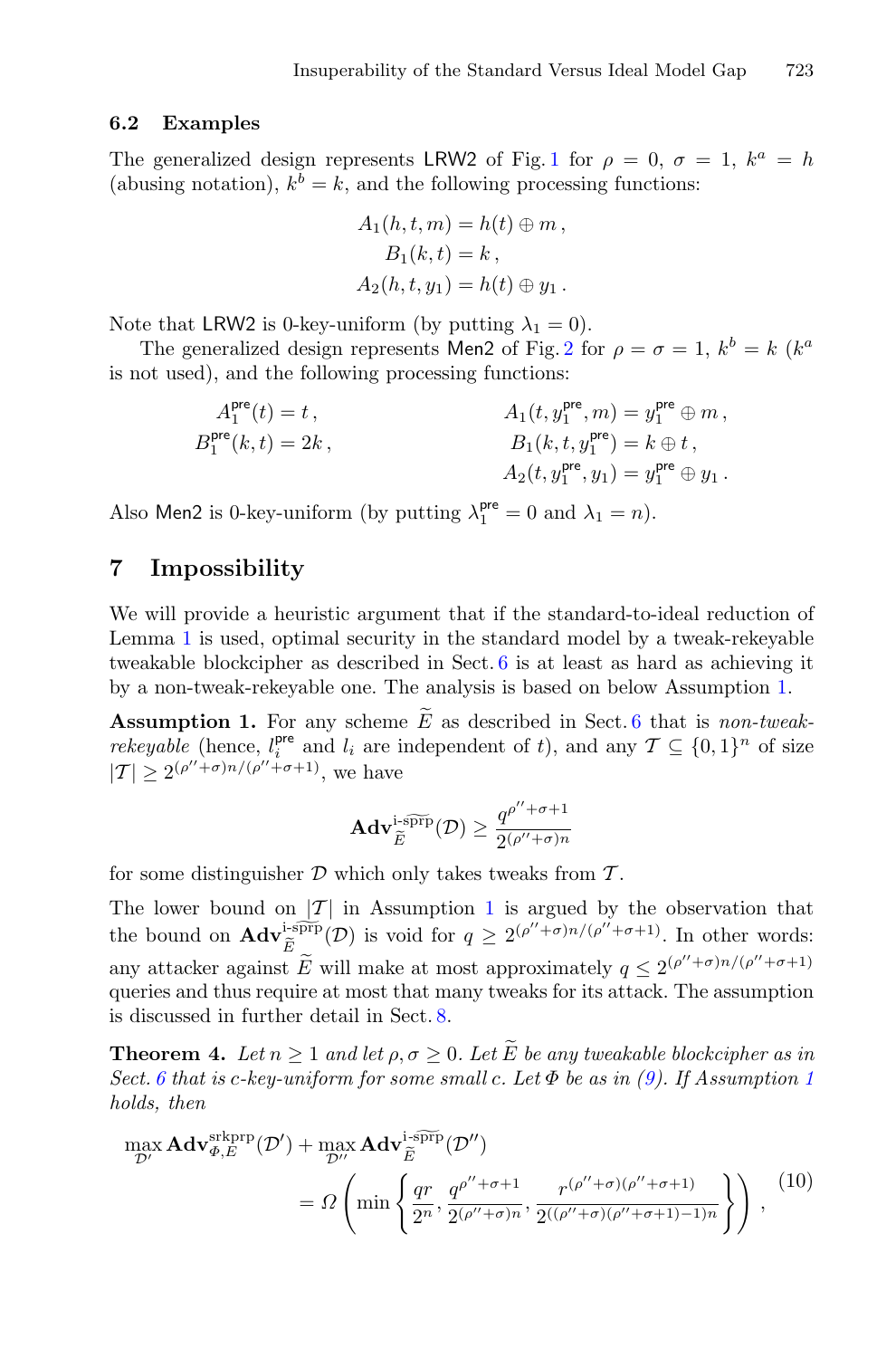*where the first maximum is taken over all* srkprp *distinguishers*  $D'$  *that make at most*  $(\rho'' + \sigma) \cdot q$  *construction queries and at most r primitive evaluations, and the second maximum is taken over all information-theoretic i-sprp distinguishers there the first maximum is taken over all srkprp distinguishers*  $D'$  *that make at most*  $(\rho'' + \sigma) \cdot q$  *construction queries and at most r primitive evaluations, and the second maximum is taken over all information-theor*  $\mathcal{D}''$  that make q construction queries and 0 primitive queries.

We give an interpretation of Theorem [4](#page-15-2) in Sect. [7.1,](#page-16-0) and its proof in Sect. [7.2.](#page-17-0)

# <span id="page-16-0"></span>**7.1 Interpretation of Theorem [4](#page-15-2)**

We give an interpretation of Theorem 4 in Sect. 7.1, and its proof in Sect. 7.2.<br> **7.1** Interpretation of Theorem 4<br>
Suppose our goal is to prove security of  $\widetilde{E}$  against any s-sprp distinguisher  $\mathcal{D}$ , that can make q construction queries and  $r$  evaluations of the primitive. If we would opt to follow the standard-to-ideal reduction of Lemma [1,](#page-7-0) the first transition<br>would give us an *unavoidable* bound<br> $Ad\mathbf{v}_{\widetilde{E}}^{\text{ss}\widetilde{\text{prp}}}(\mathcal{D}) \leq Ad\mathbf{v}_{\Phi,E}^{\text{sk}\text{prp}}(\mathcal{D}') + Ad\mathbf{v}_{\widetilde{E}}^{\text{ss}\widetilde{\text{prp}}}(\mathcal{D}'')$ would give us an *unavoidable* bound he standard-to-ideal reduce<br>
in unavoidable bound<br>  $\mathbf{Adv}_{\widetilde{E}}^{\text{s-sprp}}(\mathcal{D}) \leq \mathbf{Adv}_{\varPhi,E}^{\text{srkprp}}$ 

$$
\begin{aligned} & \text{and } \textit{unavoidable bound}\\ & \mathbf{Adv}_{\widetilde{E}}^{\text{s-s}\widetilde{\text{prp}}}(\mathcal{D}) \leq \mathbf{Adv}_{\varPhi,E}^{\text{skprp}}(\mathcal{D}') + \mathbf{Adv}_{\widetilde{E}}^{\text{i-s}\widetilde{\text{prp}}}(\mathcal{D}'')\,, \end{aligned}
$$

where  $\mathcal{D}'$  is a distinguisher making at most  $(\rho'' + \sigma)q$  queries<sup>[4](#page-16-1)</sup> and making r primitive queries, and  $\mathcal{D}''$  is an information-theoretic distinguisher making at most  $q$  queries to its construction oracle and  $0$  queries to its primitive oracle. Effectively, this step corresponds to replacing the  $\rho''$  message-independent evaluations of E that are used by the masking functions  $A_1, \ldots, A_\sigma$  and the  $\sigma$  message-dependent evaluations of E by a secret random related-key blockcipher  $\text{rk}[rE]_{k^b}$ . The remaining  $\rho'$  evaluations of E in the message-independent precomputation occur *indirectly* via the related-key deriving functions.

A next step in the security analysis would be to bound both terms for the strongest possible distinguishers  $\mathcal{D}'$  and  $\mathcal{D}''$ . However, Theorem [4](#page-15-2) shows that we can *impossibly* prove optimal security of this bound in terms of Definition [2.](#page-8-2) The theorem can henceforth be informally captured as follows.

**Corollary 1.** *If*  $2^{\sigma n/(\sigma+1)}$  *is the best one can get* without *tweak-rekeying, optimal* 2<sup>n</sup> *provable security* with *tweak-rekeying* via *the generic standard-to-ideal reduction is impossible.*

The bound of Theorem [4](#page-15-2) is worse than the bound of Assumption [1,](#page-15-1) an unavoidable loss to cover worst-case scenarios. The loss shows that with tweak-rekeying we can get *closer to*  $2^n$  than without tweak-rekeying, but we can never achieve optimal security. That is, the bound of  $(10)$  cannot give  $2<sup>n</sup>/const$  security provided that  $\rho$  and  $\sigma$  are constant.

The result leaves aside the question of whether the generic standard-to-ideal reduction is strictly necessary. We will discuss this question in Sect. [8.](#page-19-0)

<span id="page-16-1"></span><sup>&</sup>lt;sup>4</sup> We remark that the complexity of  $\mathcal{D}'$  in Lemma [1](#page-7-0) may be optimized depending on the scheme: if  $\rho'$  out of  $\rho$  calls to the underlying E are *solely* made for the purpose of computing subkeys to later blockcipher calls, then these evaluations of  $E$  will be absorbed by the set of related-key deriving functions. This is for instance the case for Min of [\(3\)](#page-1-0), where the set of key-deriving functions will be  $\Phi_{\text{Min}}$  of Sect. [1,](#page-0-0) and  $\mathcal{D}'$ can make at most  $q$  queries.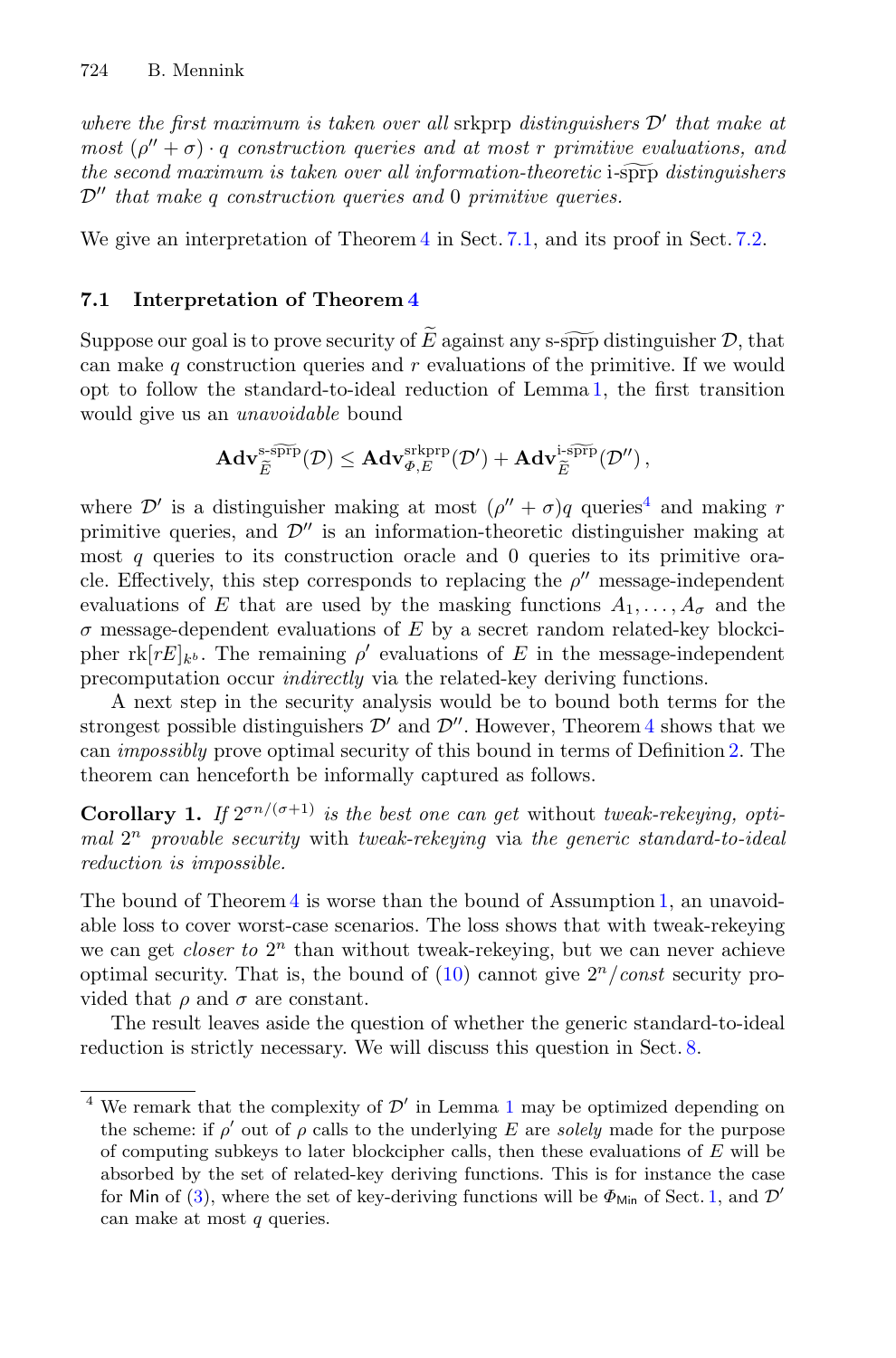#### <span id="page-17-0"></span>**7.2 Proof of Theorem [4](#page-15-2)**

Before going to the proof of Theorem [4,](#page-15-2) we will give a high-level intuition. The core idea is to consider the two terms of  $(10)$ , and to make a distinction depending on how much freedom the distinguisher has in influencing the rekeying of the  $\sigma$ message-dependent evaluations of E. We consider two cases:

- (1) Tweaks have little to no influence on the rekeying of *each* of the blockciphers. In this case, the lower bound on  $\mathbf{Adv}_{\Phi,E}^{\text{srkprp}}(\mathcal{D}')$  (Proposition [1\)](#page-8-0) will be small and we cannot argue based on this part of the bound. On the other hand, the distinguisher can select a large set of tweaks  $\mathcal T$  for which the blockciphers will never be rekeyed. This way,  $\mathcal D$  would simply be considering a non-tweakrekeyable cipher, for which Assumption [1](#page-15-1) applies;
- (2) Tweaks have a significant influence on the rekeying of *some* of the blockciphers. In this case, the lower bound on  $\mathbf{Adv}_{\varPhi,E}^{\text{skprp}}(\mathcal{D}')$  (Proposition [1\)](#page-8-0) will be significant, and imply the impossibility of an optimal security bound.

Combining the two cases will imply the lower bound of Theorem [4.](#page-15-2) This highlevel overview omits a few technicalities. Most importantly, case (1) requires an upper bound on the influence of the tweaks while case (2) requires a lower bound. This is resolved using the c-key-uniformity of Definition [3.](#page-14-2) Combining the two cases will imply the lower bound of Theorem [4](#page-15-2). This high-<br>level overview omits a few technicalities. Most importantly, case (1) requires<br>an upper bound on the influence of the tweaks while case (2) requi

is c-key-uniform for some small c. Let

<span id="page-17-1"></span>
$$
\lambda^* = \max \{ \lambda_{\rho'+1}^{\text{pre}}, \ldots, \lambda_{\rho}^{\text{pre}}, \lambda_1, \ldots, \lambda_{\sigma} \}.
$$

We will derive a lower bound on

$$
\Lambda = \max_{\rho'} \{\Lambda_{\rho'+1}, \dots, \Lambda_{\rho}, \Lambda_1, \dots, \Lambda_{\sigma}\}.
$$
\nwe would on

\n
$$
\max_{\mathcal{D}'} \mathbf{Adv}_{\Phi,E}^{\text{srkprp}}(\mathcal{D}') + \max_{\mathcal{D}''} \mathbf{Adv}_{\widetilde{E}}^{\text{irp}}(\mathcal{D}'')
$$
\n(11)

by making a case distinction depending on  $\lambda^*$ .

Case  $2^{n-\lambda^*(\rho''+\sigma)} \geq 2^{(\rho''+\sigma)n/(\rho''+\sigma+1)}$ . For simplicity, we bound [\(11\)](#page-17-1) as

by making a case distortion depending on 
$$
\lambda
$$
.  
\nCase  $2^{n-\lambda^*(\rho''+\sigma)} \geq 2^{(\rho''+\sigma)n/(\rho''+\sigma+1)}$ . For simplicity, we bound (11) as  
\n
$$
\max_{\mathcal{D}'} \mathbf{Adv}_{\Phi,E}^{\text{skprp}}(\mathcal{D}') + \max_{\mathcal{D}''} \mathbf{Adv}_{\widetilde{E}}^{\text{isprp}}(\mathcal{D}'') \geq \max_{\mathcal{D}''} \mathbf{Adv}_{\widetilde{E}}^{\text{isprp}}(\mathcal{D}''),
$$
\nand argue based on the i-sprp security, where the maximum is taken over any

information-theoretic  $\mathcal{D}''$  that makes at most q construction queries and 0 primitive evaluations. <sup>1</sup>-sp<sub>1</sub>p security, w<br>
<sup>7</sup> that makes at m<br>
, there is a set  $T'$ <br>  $\frac{2^n}{i^e(k^a, k^b, \cdot)) | \cdot \prod_{i=1}^{\sigma}}$ 

By maximality of  $\lambda^*$ , there is a set  $\mathcal{T}' \subseteq \{0,1\}^n$  of size

$$
|{\mathcal T}'|\geq \frac{2^n}{\prod_{i=\rho'+1}^\rho|\mathrm{rng}(B_i^\mathrm{pre}(k^a,k^b,\cdot))|\cdot\prod_{i=1}^\sigma|\mathrm{rng}(B_i(k^a,k^b,\cdot))|}\geq 2^{n-\lambda^*(\rho''+\sigma)}
$$

such that  $B_i^{\text{pre}}(k^a, k^b, t) = B_i^{\text{pre}}(k^a, k^b, t')$  and  $B_i(k^a, k^b, t) = B_i(k^a, k^b, t')$  for all such that  $B_i^{\dagger}$   $(k^{\dagger}, k^{\dagger}, t) = B_i^{\dagger}$   $(k^{\dagger}, k^{\dagger}, t)$  and  $B_i(k^{\dagger}, k^{\dagger}, t)$ ;<br>  $t, t' \in \mathcal{T}'$ . By Assumption [1,](#page-15-1) applied for this  $\mathcal{T}'$ , we obtain<br>  $\max_{\mathcal{D}''} \mathbf{Adv}_{\widetilde{E}}^{1 \text{–SPTP}}(\mathcal{D}'') \geq \frac{q^{\rho'' + \sigma + 1}}{2(\rho''$ 

<span id="page-17-2"></span>
$$
\max_{\mathcal{D}''} \mathbf{Adv}_{\widetilde{E}}^{\text{i-s}\widetilde{\text{prp}}}(\mathcal{D}'') \ge \frac{q^{\rho'' + \sigma + 1}}{2^{(\rho'' + \sigma)n}}.
$$
\n(12)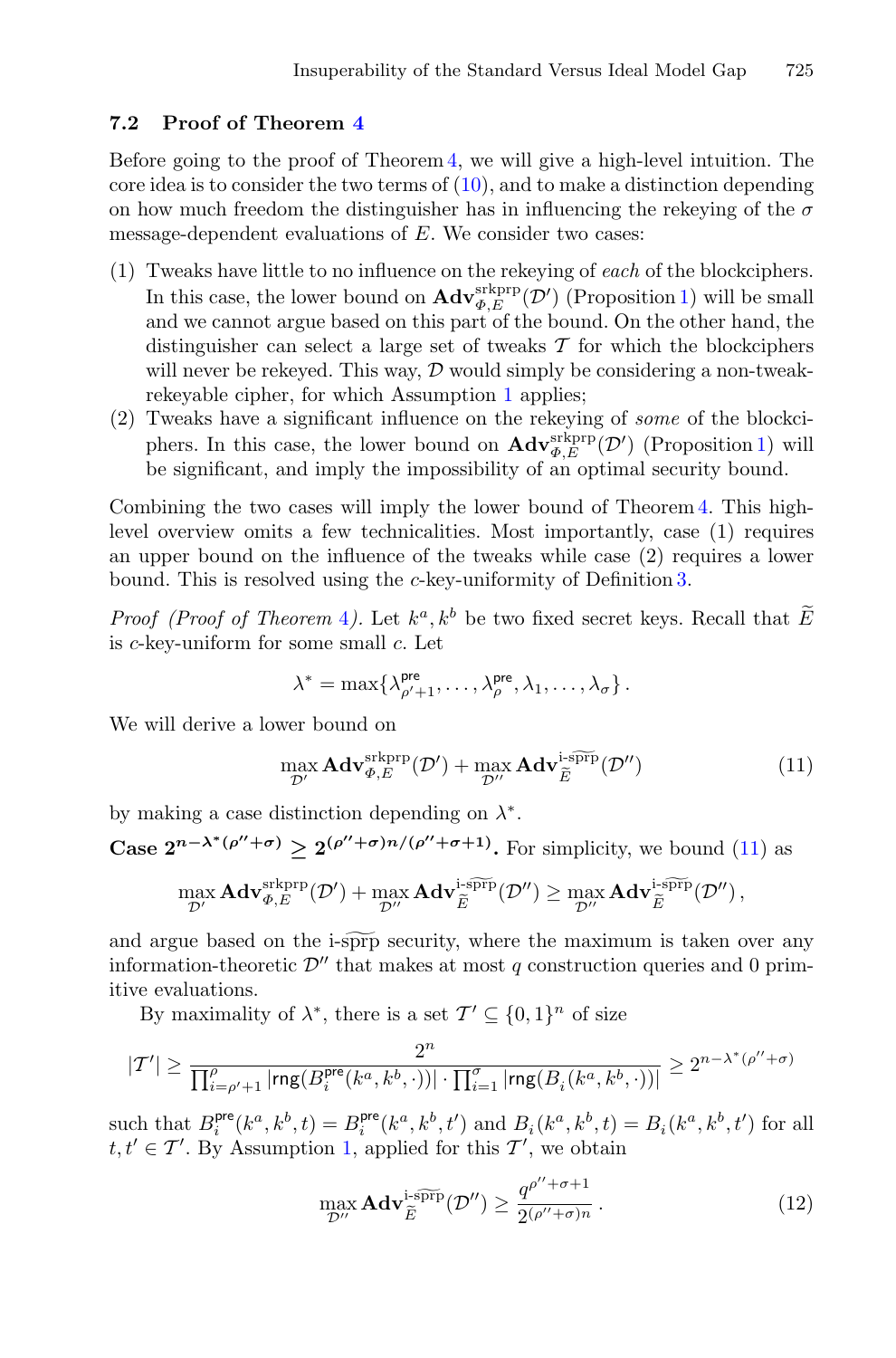Note that  $\mathcal{T}'$  is key-dependent and the distinguisher from Assumption [1](#page-15-1) does not know  $\mathcal{T}'$ . This is not a problem, though, as in  $(12)$  we are *maximizing* over all distinguishers: the maximum over all distinguishers equals the maximum over all distinguishers that only take tweaks from  $\mathcal{T}'$ , maximized over all possible sets  $\mathcal{T}'$ .

**Case**  $2^{n-\lambda^*(\rho''+\sigma)} \leq 2^{(\rho''+\sigma)n/(\rho''+\sigma+1)}$ **.** For simplicity, we bound [\(11\)](#page-17-1) as

$$
n-\lambda^*(\rho''+\sigma) \leq 2^{(\rho''+\sigma)n/(\rho''+\sigma+1)} \text{. For simplicity, we bound (1)}
$$
  

$$
\max_{\mathcal{D}'} \mathbf{Adv}_{\Phi,E}^{\text{srkprp}}(\mathcal{D}') + \max_{\mathcal{D}''} \mathbf{Adv}_{\widetilde{E}}^{\text{rspfp}}(\mathcal{D}'') \geq \max_{\mathcal{D}'} \mathbf{Adv}_{\Phi,E}^{\text{srkprp}}(\mathcal{D}') ,
$$

and argue based on the srkprp security, where the maximum is taken over any distinguisher  $\mathcal{D}'$  that makes at most  $(\rho'' + \sigma) \cdot q$  construction queries and at most r primitive evaluations.

By Proposition [1,](#page-8-0)

$$
\max_{\mathcal{D}'}\mathbf{Adv}_{\Phi,E}^{\text{srkprp}}(\mathcal{D}')\geq \max_{\varPhi'\subseteq\Phi,|\varPhi'|=q'}\frac{\mathbf{Ex}\left(|\varPhi'(k)|\right)\cdot r'}{2^{n+1}}-\frac{1}{2^n-1}\,,
$$

where  $q' = \min\{(\rho'' + \sigma)q - 1, |\Phi|\}\$  and  $r' = r - 1$ . Note that

$$
\max_{\Phi' \subseteq \Phi, |\Phi'|=q'} \mathbf{Ex}\left(|\Phi'(k)|\right) \ge \min\{(\rho''+\sigma)q-1, 2^{\lambda^*-c}\}.
$$

This maximum is achieved for  $\Phi'$  being a subset of the set of key-deriving functions for which the maximum  $\lambda^*$  is achieved. As  $2^{\lambda^*} \geq 2^{n/((\rho'' + \sigma)(\rho'' + \sigma + 1))}$ , we derive:

$$
\max_{\mathcal{D}'}\mathbf{Adv}_{\varPhi,E}^{\mathrm{skprp}}(\mathcal{D}')\geq \frac{\min\{(\rho''+\sigma)q-1,2^{n/((\rho''+\sigma)(\rho''+\sigma+1))-c}\}\cdot r'}{2^{n+1}}-\frac{1}{2^n-1}\,.
$$

Assuming that  $\frac{2^{n/((\rho''+\sigma)(\rho''+\sigma+1))}r'}{2^{n+1+\epsilon}} \leq 1$  (otherwise the term will not influence the bound), above term is lower bounded by

$$
\max_{\mathcal{D}'} \mathbf{Adv}_{\varPhi,E}^{\text{srkprp}}(\mathcal{D}') \ge \min \left\{ \frac{((\rho'' + \sigma)q - 1)r'}{2^{n+1}}, \frac{2^n r'^{(\rho'' + \sigma)(\rho'' + \sigma + 1)}}{2^{(n+1+c)(\rho'' + \sigma)(\rho'' + \sigma + 1)}} \right\} - \frac{1}{2^n - 1}.
$$

**Conclusion.** We get for  $(11)$ :

inclusion. We get for (11):

\n
$$
\max_{\mathcal{D}'} \mathbf{Adv}_{\Phi,E}^{\text{skprp}}(\mathcal{D}') + \max_{\mathcal{D}''} \mathbf{Adv}_{\widetilde{E}}^{\text{1-sprp}}(\mathcal{D}'')
$$
\n
$$
= \Omega \left( \min \left\{ \frac{qr}{2^n}, \frac{q^{\rho''+\sigma+1}}{2^{(\rho''+\sigma)n}}, \frac{r^{(\rho''+\sigma)(\rho''+\sigma+1)}}{2^{((\rho''+\sigma)(\rho''+\sigma+1)-1)n}} \right\} \right),
$$

assuming that c is a small constant. This completes the proof.  $\Box$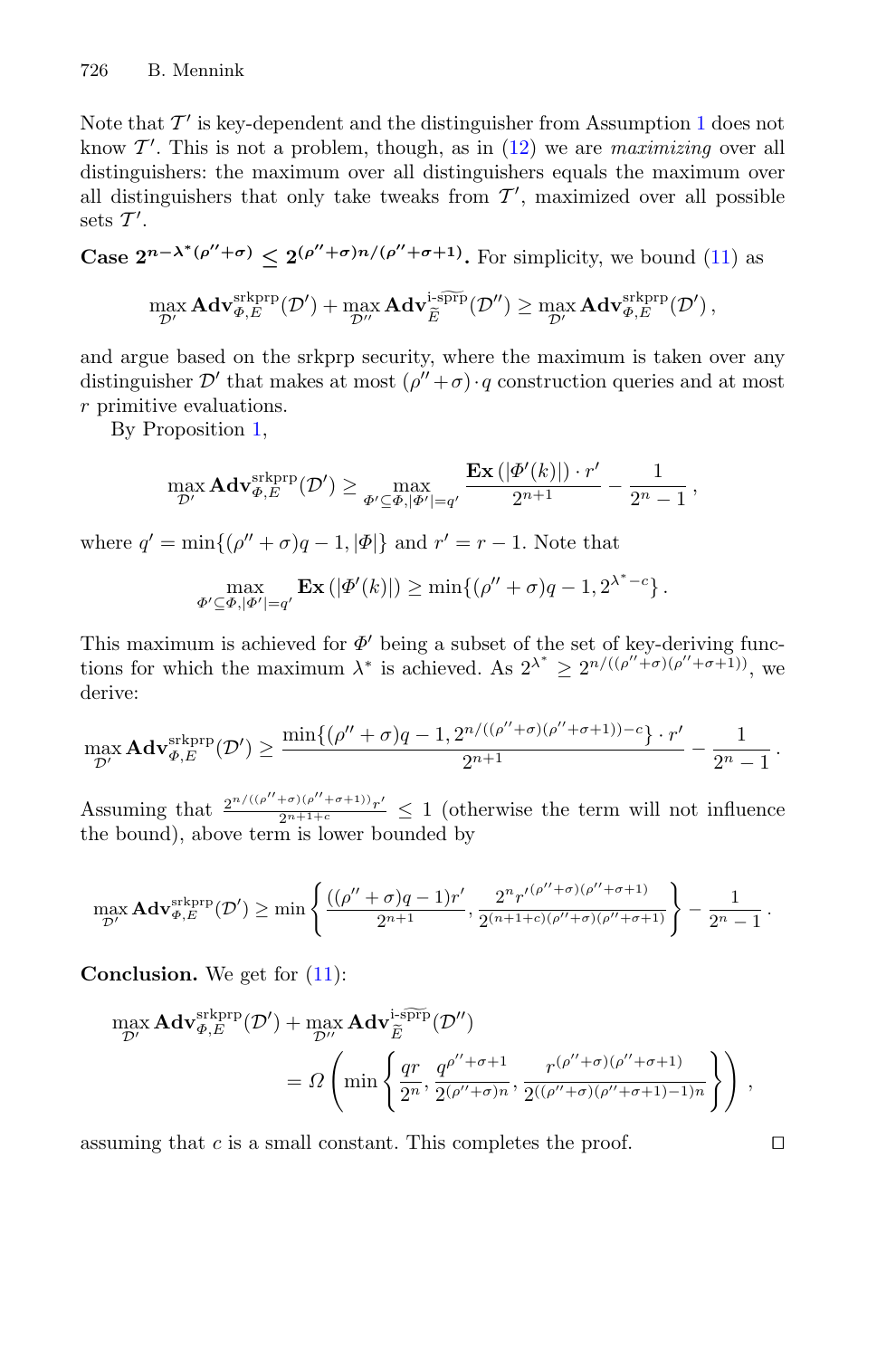# <span id="page-19-0"></span>**8 Discussion**

The results shine a negative light on optimal standard-model security of tweakable blockciphers and give rise to multiple questions.

*What are the implications of the negative standard-model result on* Men2 *of Theorem* [3](#page-12-0)*?* Despite what the lower bound of Theorem [3](#page-12-0) suggests, the gap is mainly caused by the estimation in the hybrid step. More detailed, the step where E is replaced with  $\mathbf{Adv}_{\Phi_{\mathsf{M}}^{exp}(\mathcal{D}')}^{srkprp}$  is extremely loose, and an attacker  $\mathcal{D}'$  that maximizes its success probability in breaking the related-key security of E is not transformable to an attacker on Men2. Concretely, standard-model security derivations simply *cannot confirm* this.

*How do the standard and ideal model compare, and what are the implications of results in both models?* This question is not easy to answer. Results in the ideal cipher model are likely to be over-optimistic, while the standard-model results are too loose, mainly due to the seemingly necessary generic reduction of Lemma [1.](#page-7-0) Intuitively, the "real" security of a scheme satisfies

ideal-model security  $\leq$  "real" security  $\leq$  standard-model security.

The question is, which of the estimates is tighter? In the ideal-model versus standard-model results on Men2, Theorem [2](#page-11-5) versus Theorem [3,](#page-12-0) the standardmodel bound seems to be too loose. For different schemes, it may be the other way around. A potential approach to go is to weaken the ideal-model, an approach for instance followed by Shrimpton and Terashima [\[55](#page-23-10)], yet, this approach is ultimately still an ideal-model approach.

In either situation, the findings of this work contribute to a better understanding of how both models compare, and demonstrate that results in the two models should be interpreted with care. We believe that, taking these issues into account, the ideal-cipher security model is still reasonable to consider.

*Is Assumption* [1](#page-15-1) *reasonable?* Recall that Lampe and Seurin [\[34](#page-22-2)] conjectured that the cascade of  $\sigma$  LRW2's achieves  $2^{\sigma n/(\sigma+1)}$  security (for the cascade of LRW2's we have  $\rho = \rho' = \rho'' = 0$ . Assumption [1](#page-15-1) suggests that this is the best possible for non-tweak-rekeyable tweakable blockciphers. Regardless of this, it is merely used as starting point: if the assumption holds, then tweak-rekeying will not help in achieving optimal security. Assumption [1](#page-15-1) allows for some stretch: if it is not true and a slightly more secure tweakable blockcipher can be constructed, the results (and in particular Theorem [4\)](#page-15-2) generalize accordingly.

The heuristic bound in Theorem [4](#page-15-2) is better than the one of Assumption [1,](#page-15-1) which indicates that tweak-rekeyability *may* result in a better bound than nontweak-rekeyability (but no optimal one). However, the derivation of the bound of Theorem [4](#page-15-2) is very conservative. For instance, it relies on the superset bound  $\Phi \supseteq \Phi_B$  of [\(9\)](#page-14-1) and on a lower bound on  $|\Phi_B|$ , both of which are loose. Tighter The neuristic bound in Theorem [4](#page-15-2) is better than the one of<br>which indicates that tweak-rekeyability may result in a better b<br>tweak-rekeyability (but no optimal one). However, the derivatio<br>of Theorem 4 is very conservative bounds for Theorem 4 may be achieved if more properties of  $\tilde{E}$  are taken into account.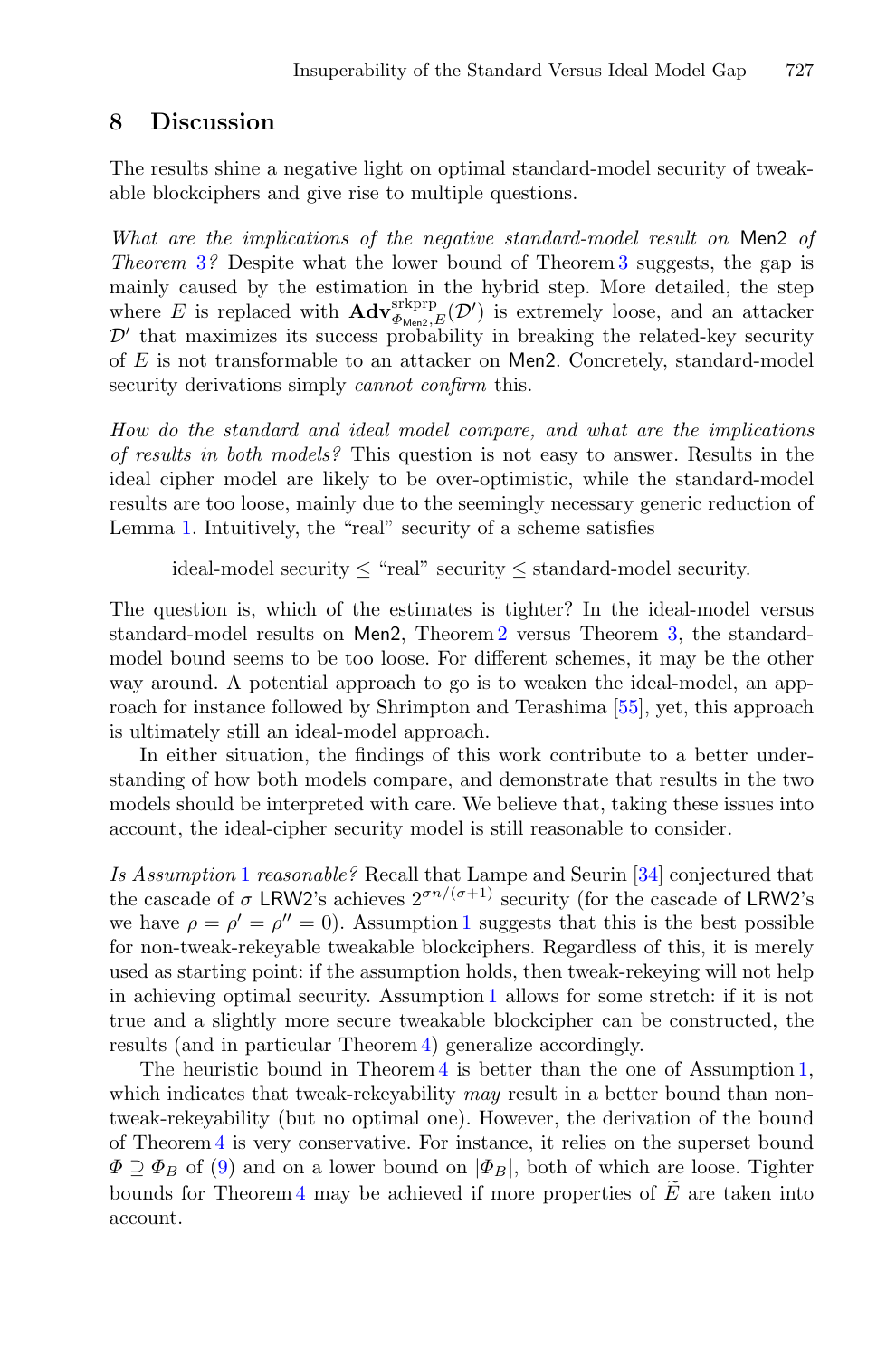*Can we Salvage the Generic Standard-to-Ideal Reduction?* Theoretically, Theorem [4](#page-15-2) gives a lower bound on an upper bound argued via the generic reduction of Lemma [1.](#page-7-0) This is in itself little informative, yet it shows us that *if* this classical first-step reduction is used, we cannot get optimal security. Note that we do not claim that the standard-to-ideal reduction is unavoidable, but that *if* this reduction is applied, the term of  $(10)$  is unavoidable. A way to circumvent the usage of the reduction and the strong (related-key) PRP security definition as formalized in Sect. [2.1](#page-5-1) may be by using a generalized security model for blockciphers, such as the "strong masked related-key PRP security." Such a generalized security model would, however, only absorb various design properties of the tweakable blockcipher, and shift the problem instead of solving it.

**Acknowledgments.** Bart Mennink is supported by a postdoctoral fellowship from the Netherlands Organisation for Scientific Research (NWO) under Veni grant 016.Veni.173.017. The author would like to thank the anonymous reviewers of CRYPTO 2017 for their comments and suggestions.

# **References**

- <span id="page-20-0"></span>1. Abed, F., Fluhrer, S., Forler, C., List, E., Lucks, S., McGrew, D., Wenzel, J.: Pipelineable on-line encryption. In: Cid, C., Rechberger, C. (eds.) FSE 2014. LNCS, vol. 8540, pp. 205–223. Springer, Heidelberg (2015). doi[:10.1007/](http://dx.doi.org/10.1007/978-3-662-46706-0_11) [978-3-662-46706-0](http://dx.doi.org/10.1007/978-3-662-46706-0_11) 11
- <span id="page-20-7"></span>2. Albrecht, M.R., Farshim, P., Paterson, K.G., Watson, G.J.: On cipher-dependent related-key attacks in the ideal-cipher model. In: Joux, A. (ed.) FSE 2011. LNCS, vol. 6733, pp. 128–145. Springer, Heidelberg (2011). doi[:10.1007/](http://dx.doi.org/10.1007/978-3-642-21702-9_8) [978-3-642-21702-9](http://dx.doi.org/10.1007/978-3-642-21702-9_8) 8
- <span id="page-20-1"></span>3. Andreeva, E., Bogdanov, A., Luykx, A., Mennink, B., Tischhauser, E., Yasuda, K.: Parallelizable and authenticated online ciphers. In: Sako, K., Sarkar, P. (eds.) ASIACRYPT 2013. LNCS, vol. 8269, pp. 424–443. Springer, Heidelberg (2013). doi[:10.1007/978-3-642-42033-7](http://dx.doi.org/10.1007/978-3-642-42033-7_22) 22
- <span id="page-20-2"></span>4. Andreeva, E., Daemen, J., Mennink, B., Van Assche, G.: Security of keyed sponge constructions using a modular proof approach. In: Leander, G. (ed.) FSE 2015. LNCS, vol. 9054, pp. 364–384. Springer, Heidelberg (2015). doi[:10.1007/](http://dx.doi.org/10.1007/978-3-662-48116-5_18) [978-3-662-48116-5](http://dx.doi.org/10.1007/978-3-662-48116-5_18) 18
- <span id="page-20-4"></span>5. Bellare, M.: New proofs for NMAC and HMAC: Security without collisionresistance. In: Dwork, C. (ed.) CRYPTO 2006. LNCS, vol. 4117, pp. 602–619. Springer, Heidelberg (2006). doi[:10.1007/11818175](http://dx.doi.org/10.1007/11818175_36) 36
- <span id="page-20-5"></span>6. Bellare, M., Canetti, R., Krawczyk, H.: Keying hash functions for message authentication. In: Koblitz, N. (ed.) CRYPTO 1996. LNCS, vol. 1109, pp. 1–15. Springer, Heidelberg (1996). doi[:10.1007/3-540-68697-5](http://dx.doi.org/10.1007/3-540-68697-5_1) 1
- <span id="page-20-6"></span>7. Bellare, M., Kohno, T.: A theoretical treatment of related-key attacks: RKA-PRPs, RKA-PRFs, and applications. In: Biham, E. (ed.) EUROCRYPT 2003. LNCS, vol. 2656, pp. 491–506. Springer, Heidelberg (2003). doi[:10.1007/3-540-39200-9](http://dx.doi.org/10.1007/3-540-39200-9_31) 31
- <span id="page-20-3"></span>8. Bellare, M., Krovetz, T., Rogaway, P.: Luby-Rackoff backwards: Increasing security by making block ciphers non-invertible. In: Nyberg, K. (ed.) EUROCRYPT 1998. LNCS, vol. 1403, pp. 266–280. Springer, Heidelberg (1998). doi[:10.1007/](http://dx.doi.org/10.1007/BFb0054132) [BFb0054132](http://dx.doi.org/10.1007/BFb0054132)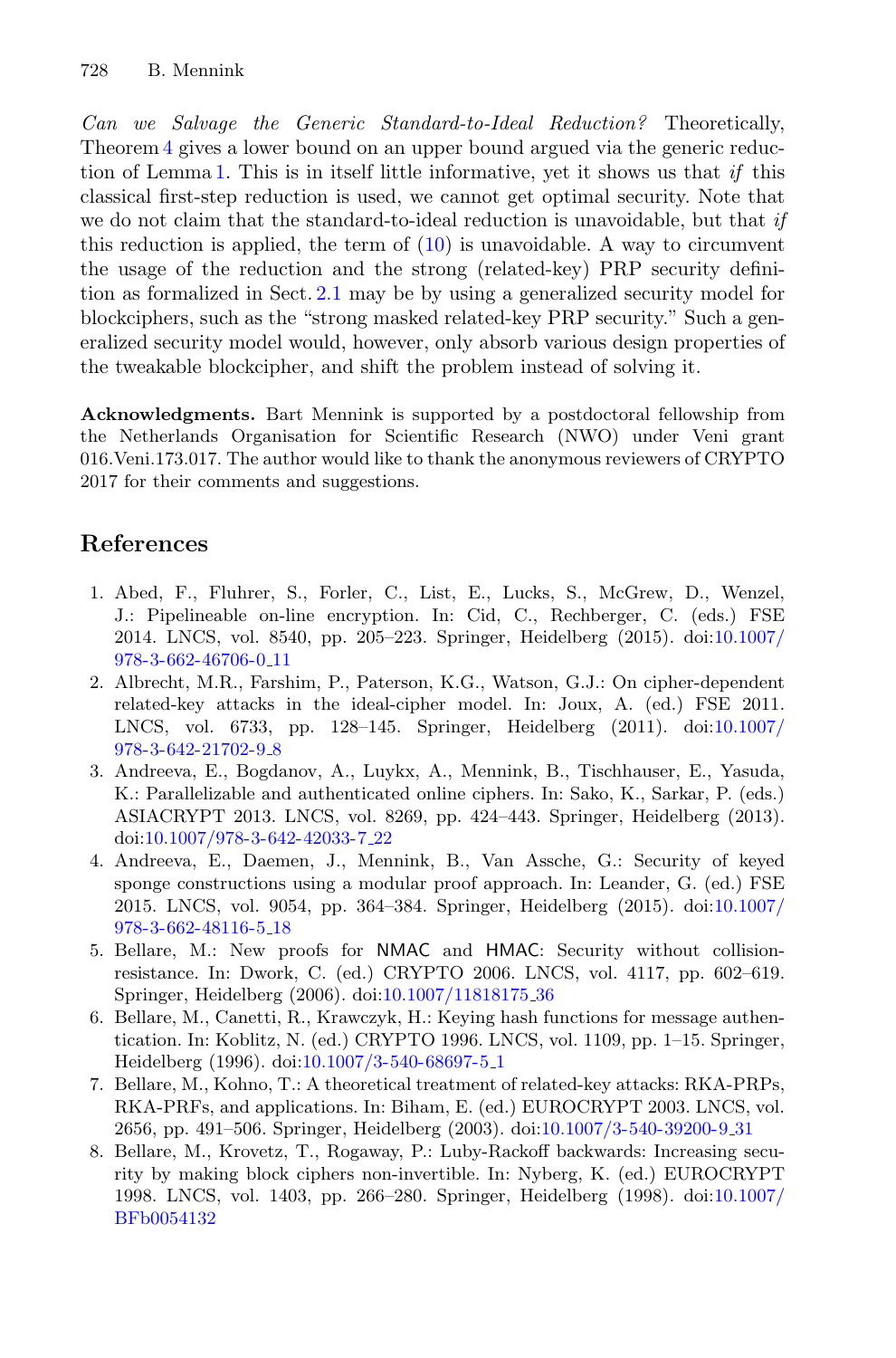- <span id="page-21-12"></span>9. Bellare, M., Rogaway, P.: Random oracles are practical: A paradigm for designing efficient protocols. In: ACM Conference on Computer and Communications Security, pp. 62–73. ACM, New York (1993)
- <span id="page-21-14"></span>10. Bellare, M., Rogaway, P.: Introduction to Modern Cryptography, Pseudorandom Functions (2005). http://cseweb.ucsd.edu/∼[mihir/cse207/classnotes.html](http://cseweb.ucsd.edu/~mihir/cse207/classnotes.html)
- <span id="page-21-1"></span>11. Bellare, M., Rogaway, P., Wagner, D.: The EAX mode of operation. In: Roy, B., Meier, W. (eds.) FSE 2004. LNCS, vol. 3017, pp. 389–407. Springer, Heidelberg (2004). doi[:10.1007/978-3-540-25937-4](http://dx.doi.org/10.1007/978-3-540-25937-4_25) 25
- <span id="page-21-15"></span>12. Bernstein, D.J., Lange, T.: Non-uniform cracks in the concrete: the power of free precomputation. In: Sako, K., Sarkar, P. (eds.) ASIACRYPT 2013. LNCS, vol. 8270, pp. 321–340. Springer, Heidelberg (2013). doi[:10.1007/978-3-642-42045-0](http://dx.doi.org/10.1007/978-3-642-42045-0_17) 17
- <span id="page-21-3"></span>13. Black, J., Rogaway, P.: CBC MACs for arbitrary-length messages: the three-key constructions. In: Bellare, M. (ed.) CRYPTO 2000. LNCS, vol. 1880, pp. 197–215. Springer, Heidelberg (2000). doi[:10.1007/3-540-44598-6](http://dx.doi.org/10.1007/3-540-44598-6_12) 12
- <span id="page-21-13"></span>14. Black, J., Rogaway, P., Shrimpton, T.: Black-box analysis of the block-cipher-based hash-function constructions from PGV. In: Yung, M. (ed.) CRYPTO 2002. LNCS, vol. 2442, pp. 320–335. Springer, Heidelberg (2002). doi[:10.1007/3-540-45708-9](http://dx.doi.org/10.1007/3-540-45708-9_21) 21
- <span id="page-21-0"></span>15. Chakraborty, D., Sarkar, P.: A general construction of tweakable block ciphers and different modes of operations. In: Lipmaa, H., Yung, M., Lin, D. (eds.) Inscrypt 2006. LNCS, vol. 4318, pp. 88–102. Springer, Heidelberg (2006). doi[:10.1007/](http://dx.doi.org/10.1007/11937807_8) [11937807](http://dx.doi.org/10.1007/11937807_8) 8
- <span id="page-21-4"></span>16. Chang, D., Dworkin, M., Hong, S., Kelsey, J., Nandi, M.: A keyed sponge construction with pseudorandomness in the standard model. In: NIST's 3rd SHA-3 Candidate Conference 2012 (2012)
- <span id="page-21-9"></span>17. Cogliati, B., Lampe, R., Seurin, Y.: Tweaking even-mansour ciphers. In: Gennaro, R., Robshaw, M. (eds.) CRYPTO 2015. LNCS, vol. 9215, pp. 189–208. Springer, Heidelberg (2015). doi[:10.1007/978-3-662-47989-6](http://dx.doi.org/10.1007/978-3-662-47989-6_9) 9
- <span id="page-21-10"></span>18. Cogliati, B., Seurin, Y.: Beyond-birthday-bound security for tweakable evenmansour ciphers with linear tweak and key mixing. In: Iwata, T., Cheon, J.H. (eds.) ASIACRYPT 2015. LNCS, vol. 9453, pp. 134–158. Springer, Heidelberg (2015). doi[:10.1007/978-3-662-48800-3](http://dx.doi.org/10.1007/978-3-662-48800-3_6) 6
- <span id="page-21-11"></span>19. Cogliati, B., Seurin, Y.: On the provable security of the iterated even-mansour cipher against related-key and chosen-key attacks. In: Oswald, E., Fischlin, M. (eds.) EUROCRYPT 2015. LNCS, vol. 9056, pp. 584–613. Springer, Heidelberg (2015). doi[:10.1007/978-3-662-46800-5](http://dx.doi.org/10.1007/978-3-662-46800-5_23) 23
- <span id="page-21-7"></span>20. Crowley, P.: Mercy: A fast large block cipher for disk sector encryption. In: Goos, G., Hartmanis, J., Leeuwen, J., Schneier, B. (eds.) FSE 2000. LNCS, vol. 1978, pp. 49–63. Springer, Heidelberg (2001). doi[:10.1007/3-540-44706-7](http://dx.doi.org/10.1007/3-540-44706-7_4) 4
- <span id="page-21-2"></span>21. Datta, N., Nandi, M.: ELmE: A misuse resistant parallel authenticated encryption. In: Susilo, W., Mu, Y. (eds.) ACISP 2014. LNCS, vol. 8544, pp. 306–321. Springer, Cham (2014). doi[:10.1007/978-3-319-08344-5](http://dx.doi.org/10.1007/978-3-319-08344-5_20) 20
- <span id="page-21-8"></span>22. Ferguson, N., Lucks, S., Schneier, B., Whiting, D., Bellare, M., Kohno, T., Callas, J., Walker, J.: The Skein Hash Function Family, submission to NIST's SHA-3 competition (2010)
- <span id="page-21-6"></span>23. Gaži, P., Pietrzak, K., Rybár, M.: The exact PRF-security of NMAC and HMAC. In: Garay, J.A., Gennaro, R. (eds.) CRYPTO 2014. LNCS, vol. 8616, pp. 113–130. Springer, Heidelberg (2014). doi[:10.1007/978-3-662-44371-2](http://dx.doi.org/10.1007/978-3-662-44371-2_7) 7
- <span id="page-21-5"></span>24. Gaži, P., Pietrzak, K., Tessaro, S.: The exact PRF security of truncation: Tight bounds for keyed sponges and truncated CBC. In: Gennaro, R., Robshaw, M. (eds.) CRYPTO 2015. LNCS, vol. 9215, pp. 368–387. Springer, Heidelberg (2015). doi[:10.](http://dx.doi.org/10.1007/978-3-662-47989-6_18) [1007/978-3-662-47989-6](http://dx.doi.org/10.1007/978-3-662-47989-6_18) 18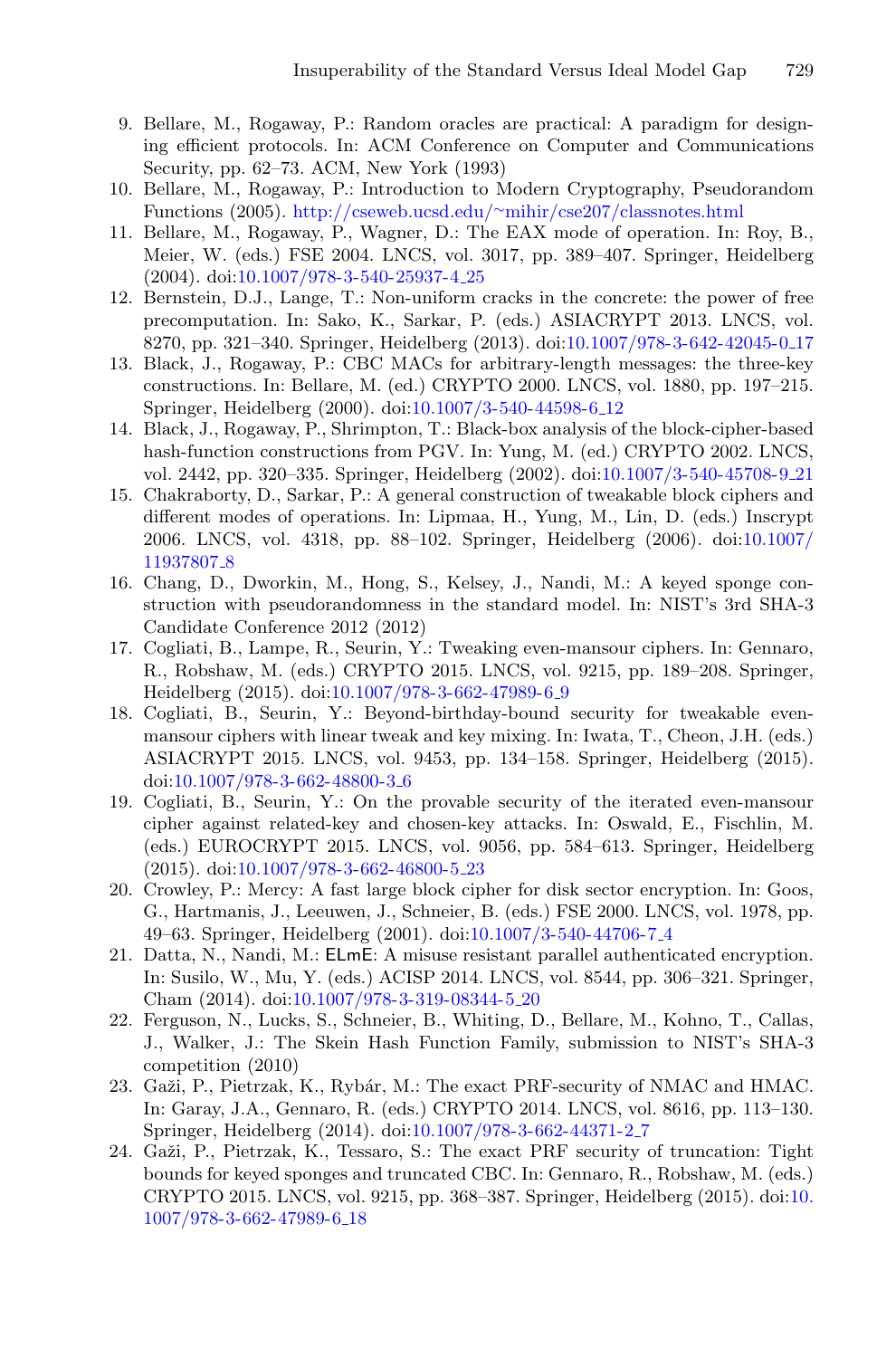- <span id="page-22-10"></span>25. Gaži, P., Pietrzak, K., Tessaro, S.: Generic security of NMAC and HMAC with input whitening. In: Iwata, T., Cheon, J.H. (eds.) ASIACRYPT 2015. LNCS, vol. 9453, pp. 85–109. Springer, Heidelberg (2015). doi[:10.1007/978-3-662-48800-3](http://dx.doi.org/10.1007/978-3-662-48800-3_4) 4
- <span id="page-22-12"></span>26. Goldenberg, D., Hohenberger, S., Liskov, M., Schwartz, E.C., Seyalioglu, H.: On tweaking luby-rackoff blockciphers. In: Kurosawa, K. (ed.) ASIACRYPT 2007. LNCS, vol. 4833, pp. 342–356. Springer, Heidelberg (2007). doi[:10.1007/](http://dx.doi.org/10.1007/978-3-540-76900-2_21) [978-3-540-76900-2](http://dx.doi.org/10.1007/978-3-540-76900-2_21) 21
- <span id="page-22-13"></span>27. Granger, R., Jovanovic, P., Mennink, B., Neves, S.: Improved masking for tweakable blockciphers with applications to authenticated encryption. In: Fischlin, M., Coron, J.-S. (eds.) EUROCRYPT 2016. LNCS, vol. 9665, pp. 263–293. Springer, Heidelberg (2016). doi[:10.1007/978-3-662-49890-3](http://dx.doi.org/10.1007/978-3-662-49890-3_11) 11
- <span id="page-22-5"></span>28. Hoang, V.T., Krovetz, T., Rogaway, P.: Robust authenticated-encryption AEZ and the problem that it solves. In: Oswald, E., Fischlin, M. (eds.) EUROCRYPT 2015. LNCS, vol. 9056, pp. 15–44. Springer, Heidelberg (2015). doi[:10.1007/](http://dx.doi.org/10.1007/978-3-662-46800-5_2) [978-3-662-46800-5](http://dx.doi.org/10.1007/978-3-662-46800-5_2) 2
- <span id="page-22-8"></span>29. Iwata, T., Kurosawa, K.: OMAC: One-key CBC MAC. In: Johansson, T. (ed.) FSE 2003. LNCS, vol. 2887, pp. 129–153. Springer, Heidelberg (2003). doi[:10.1007/](http://dx.doi.org/10.1007/978-3-540-39887-5_11) [978-3-540-39887-5](http://dx.doi.org/10.1007/978-3-540-39887-5_11) 11
- <span id="page-22-9"></span>30. Iwata, T., Kurosawa, K.: Stronger security bounds for OMAC, TMAC, and XCBC. In: Johansson, T., Maitra, S. (eds.) INDOCRYPT 2003. LNCS, vol. 2904, pp. 402–415. Springer, Heidelberg (2003). doi[:10.1007/978-3-540-24582-7](http://dx.doi.org/10.1007/978-3-540-24582-7_30) 30
- <span id="page-22-11"></span>31. Jean, J., Nikolić, I., Peyrin, T.: Tweaks and keys for block ciphers: The TWEAKEY framework. In: Sarkar, P., Iwata, T. (eds.) ASIACRYPT 2014. LNCS, vol. 8874, pp. 274–288. Springer, Heidelberg (2014). doi[:10.1007/978-3-662-45608-8](http://dx.doi.org/10.1007/978-3-662-45608-8_15) 15
- <span id="page-22-14"></span>32. Krawczyk, H.: LFSR-based hashing and authentication. In: Desmedt, Y.G. (ed.) CRYPTO 1994. LNCS, vol. 839, pp. 129–139. Springer, Heidelberg (1994). doi[:10.](http://dx.doi.org/10.1007/3-540-48658-5_15) [1007/3-540-48658-5](http://dx.doi.org/10.1007/3-540-48658-5_15) 15
- <span id="page-22-6"></span>33. Krovetz, T., Rogaway, P.: The software performance of authenticated-encryption modes. In: Joux, A. (ed.) FSE 2011. LNCS, vol. 6733, pp. 306–327. Springer, Heidelberg (2011). doi[:10.1007/978-3-642-21702-9](http://dx.doi.org/10.1007/978-3-642-21702-9_18) 18
- <span id="page-22-2"></span>34. Lampe, R., Seurin, Y.: Tweakable blockciphers with asymptotically optimal security. In: Moriai, S. (ed.) FSE 2013. LNCS, vol. 8424, pp. 133–151. Springer, Heidelberg (2014). doi[:10.1007/978-3-662-43933-3](http://dx.doi.org/10.1007/978-3-662-43933-3_8) 8
- <span id="page-22-1"></span>35. Landecker, W., Shrimpton, T., Terashima, R.S.: Tweakable blockciphers with beyond birthday-bound security. In: Safavi-Naini, R., Canetti, R. (eds.) CRYPTO 2012. LNCS, vol. 7417, pp. 14–30. Springer, Heidelberg (2012). doi[:10.1007/](http://dx.doi.org/10.1007/978-3-642-32009-5_2) [978-3-642-32009-5](http://dx.doi.org/10.1007/978-3-642-32009-5_2) 2
- <span id="page-22-0"></span>36. Liskov, M., Rivest, R.L., Wagner, D.: Tweakable block ciphers. In: Yung, M. (ed.) CRYPTO 2002. LNCS, vol. 2442, pp. 31–46. Springer, Heidelberg (2002). doi[:10.](http://dx.doi.org/10.1007/3-540-45708-9_3) [1007/3-540-45708-9](http://dx.doi.org/10.1007/3-540-45708-9_3) 3
- <span id="page-22-7"></span>37. McGrew, D.A., Viega, J.: The security and performance of the galois/counter mode (GCM) of operation. In: Canteaut, A., Viswanathan, K. (eds.) INDOCRYPT 2004. LNCS, vol. 3348, pp. 343–355. Springer, Heidelberg (2004). doi[:10.1007/](http://dx.doi.org/10.1007/978-3-540-30556-9_27) [978-3-540-30556-9](http://dx.doi.org/10.1007/978-3-540-30556-9_27) 27
- <span id="page-22-3"></span>38. Mennink, B.: Optimally secure tweakable blockciphers. In: Leander, G. (ed.) FSE 2015. LNCS, vol. 9054, pp. 428–448. Springer, Heidelberg (2015). doi[:10.1007/](http://dx.doi.org/10.1007/978-3-662-48116-5_21) [978-3-662-48116-5](http://dx.doi.org/10.1007/978-3-662-48116-5_21) 21
- <span id="page-22-4"></span>39. Mennink, B.: Optimally secure tweakable blockciphers. Cryptology ePrint Archive, Report 2015/363 (2015). Full version of [38]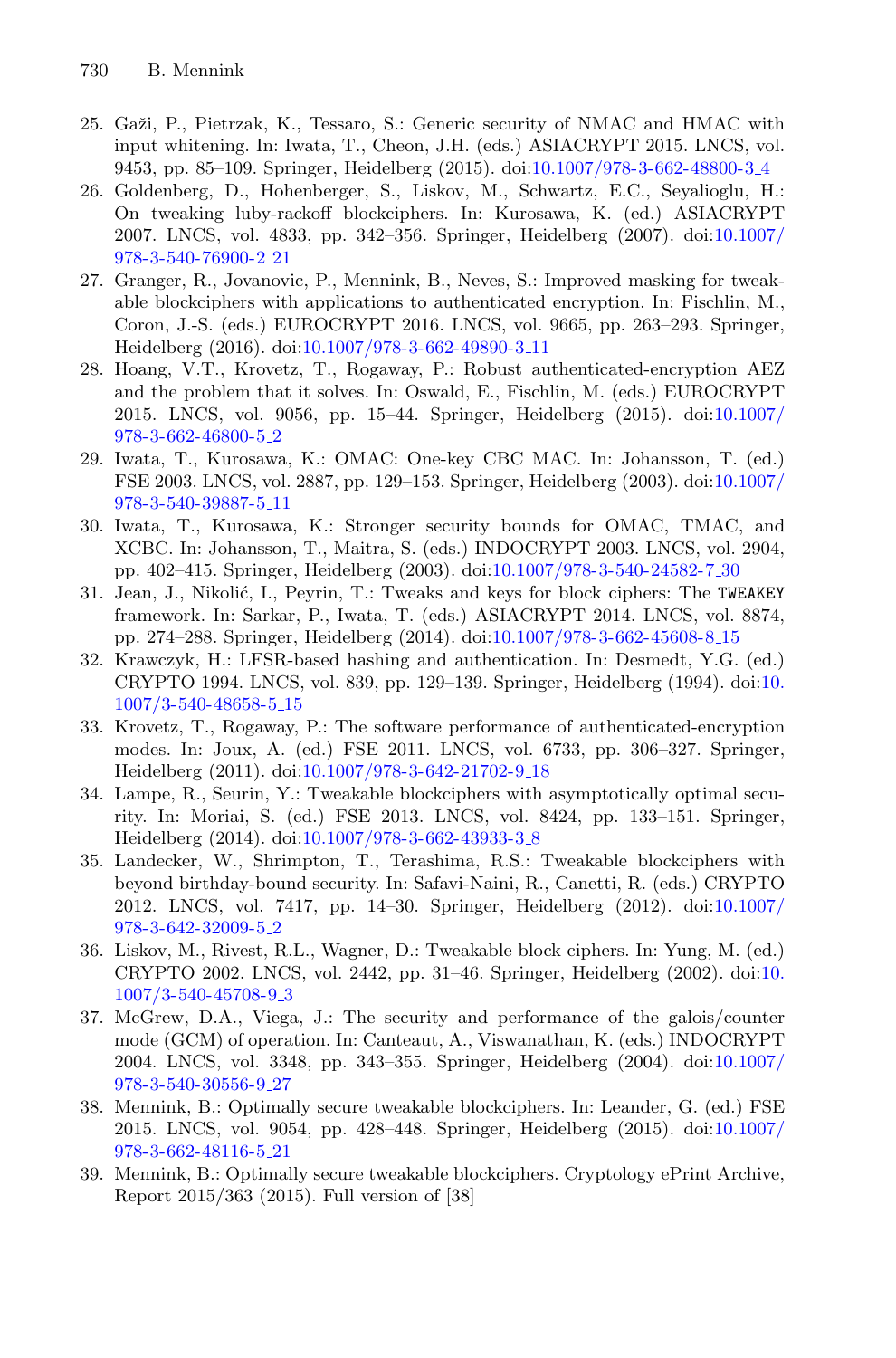- <span id="page-23-14"></span>40. Mennink, B.: XPX: Generalized tweakable even-mansour with improved security guarantees. In: Robshaw, M., Katz, J. (eds.) CRYPTO 2016. LNCS, vol. 9814, pp. 64–94. Springer, Heidelberg (2016). doi[:10.1007/978-3-662-53018-4](http://dx.doi.org/10.1007/978-3-662-53018-4_3) 3
- <span id="page-23-8"></span>41. Mennink, B., Reyhanitabar, R., Vizár, D.: Security of full-state keyed sponge and duplex: applications to authenticated encryption. In: Iwata, T., Cheon, J.H. (eds.) ASIACRYPT 2015. LNCS, vol. 9453, pp. 465–489. Springer, Heidelberg (2015). doi[:10.1007/978-3-662-48800-3](http://dx.doi.org/10.1007/978-3-662-48800-3_19) 19
- <span id="page-23-1"></span>42. Minematsu, K.: Improved security analysis of XEX and LRW modes. In: Biham, E., Youssef, A.M. (eds.) SAC 2006. LNCS, vol. 4356, pp. 96–113. Springer, Heidelberg (2007). doi[:10.1007/978-3-540-74462-7](http://dx.doi.org/10.1007/978-3-540-74462-7_8) 8
- <span id="page-23-3"></span>43. Minematsu, K.: Beyond-birthday-bound security based on tweakable block cipher. In: Dunkelman, O. (ed.) FSE 2009. LNCS, vol. 5665, pp. 308–326. Springer, Heidelberg (2009). doi[:10.1007/978-3-642-03317-9](http://dx.doi.org/10.1007/978-3-642-03317-9_19) 19
- <span id="page-23-6"></span>44. Minematsu, K.: Parallelizable Rate-1 authenticated encryption from pseudorandom functions. In: Nguyen, P.Q., Oswald, E. (eds.) EUROCRYPT 2014. LNCS, vol. 8441, pp. 275–292. Springer, Heidelberg (2014). doi[:10.1007/978-3-642-55220-5](http://dx.doi.org/10.1007/978-3-642-55220-5_16) 16
- <span id="page-23-4"></span>45. Minematsu, K., Iwata, T.: Tweak-length extension for tweakable blockciphers. In: Groth, J. (ed.) IMACC 2015. LNCS, vol. 9496, pp. 77–93. Springer, Cham (2015). doi[:10.1007/978-3-319-27239-9](http://dx.doi.org/10.1007/978-3-319-27239-9_5)<sub>-5</sub>
- <span id="page-23-12"></span>46. Mitsuda, A., Iwata, T.: Tweakable pseudorandom permutation from generalized feistel structure. In: Baek, J., Bao, F., Chen, K., Lai, X. (eds.) ProvSec 2008. LNCS, vol. 5324, pp. 22–37. Springer, Heidelberg (2008). doi[:10.1007/978-3-540-88733-1](http://dx.doi.org/10.1007/978-3-540-88733-1_2) 2
- <span id="page-23-9"></span>47. Mouha, N., Mennink, B., Herrewege, A., Watanabe, D., Preneel, B., Verbauwhede, I.: Chaskey: An efficient MAC algorithm for 32-bit microcontrollers. In: Joux, A., Youssef, A. (eds.) SAC 2014. LNCS, vol. 8781, pp. 306–323. Springer, Cham (2014). doi[:10.1007/978-3-319-13051-4](http://dx.doi.org/10.1007/978-3-319-13051-4_19) 19
- <span id="page-23-2"></span>48. Procter, G.: A note on the CLRW2 tweakable block cipher construction. Cryptology ePrint Archive, Report 2014/111 (2014)
- <span id="page-23-16"></span>49. Rogaway, P.: Bucket hashing and its application to fast message authentication. In: Coppersmith, D. (ed.) CRYPTO 1995. LNCS, vol. 963, pp. 29–42. Springer, Heidelberg (1995). doi[:10.1007/3-540-44750-4](http://dx.doi.org/10.1007/3-540-44750-4_3) 3
- <span id="page-23-0"></span>50. Rogaway, P.: Efficient instantiations of tweakable blockciphers and refinements to modes OCB and PMAC. In: Lee, P.J. (ed.) ASIACRYPT 2004. LNCS, vol. 3329, pp. 16–31. Springer, Heidelberg (2004). doi[:10.1007/978-3-540-30539-2](http://dx.doi.org/10.1007/978-3-540-30539-2_2) 2
- <span id="page-23-7"></span>51. Rogaway, P., Bellare, M., Black, J., Krovetz, T.: OCB: a block-cipher mode of operation for efficient authenticated encryption. In: ACM Conference on Computer and Communications Security, pp. 196–205. ACM, New York (2001)
- <span id="page-23-13"></span>52. Sasaki, Y., Todo, Y., Aoki, K., Naito, Y., Sugawara, T., Murakami, Y., Matsui, M., Hirose, S.: Minalpher v1, submission to CAESAR competition (2014)
- <span id="page-23-11"></span>53. Schroeppel, R.: The Hasty Pudding Cipher, submission to NIST's AES competition (1998)
- <span id="page-23-15"></span>54. Shannon, C.: Communication theory of secrecy systems. Bell Syst. Tech. J. **28**(4), 656–715 (1949)
- <span id="page-23-10"></span>55. Shrimpton, T., Terashima, R.S.: Salvaging weak security bounds for blockcipherbased constructions. In: Cheon, J.H., Takagi, T. (eds.) ASIACRYPT 2016. LNCS, vol. 10031, pp. 429–454. Springer, Heidelberg (2016). doi[:10.1007/](http://dx.doi.org/10.1007/978-3-662-53887-6_16) [978-3-662-53887-6](http://dx.doi.org/10.1007/978-3-662-53887-6_16) 16
- <span id="page-23-5"></span>56. Wang, L., Guo, J., Zhang, G., Zhao, J., Gu, D.: How to build fully secure tweakable blockciphers from classical blockciphers. In: Cheon, J.H., Takagi, T. (eds.) ASIACRYPT 2016. LNCS, vol. 10031, pp. 455–483. Springer, Heidelberg (2016). doi[:10.1007/978-3-662-53887-6](http://dx.doi.org/10.1007/978-3-662-53887-6_17) 17